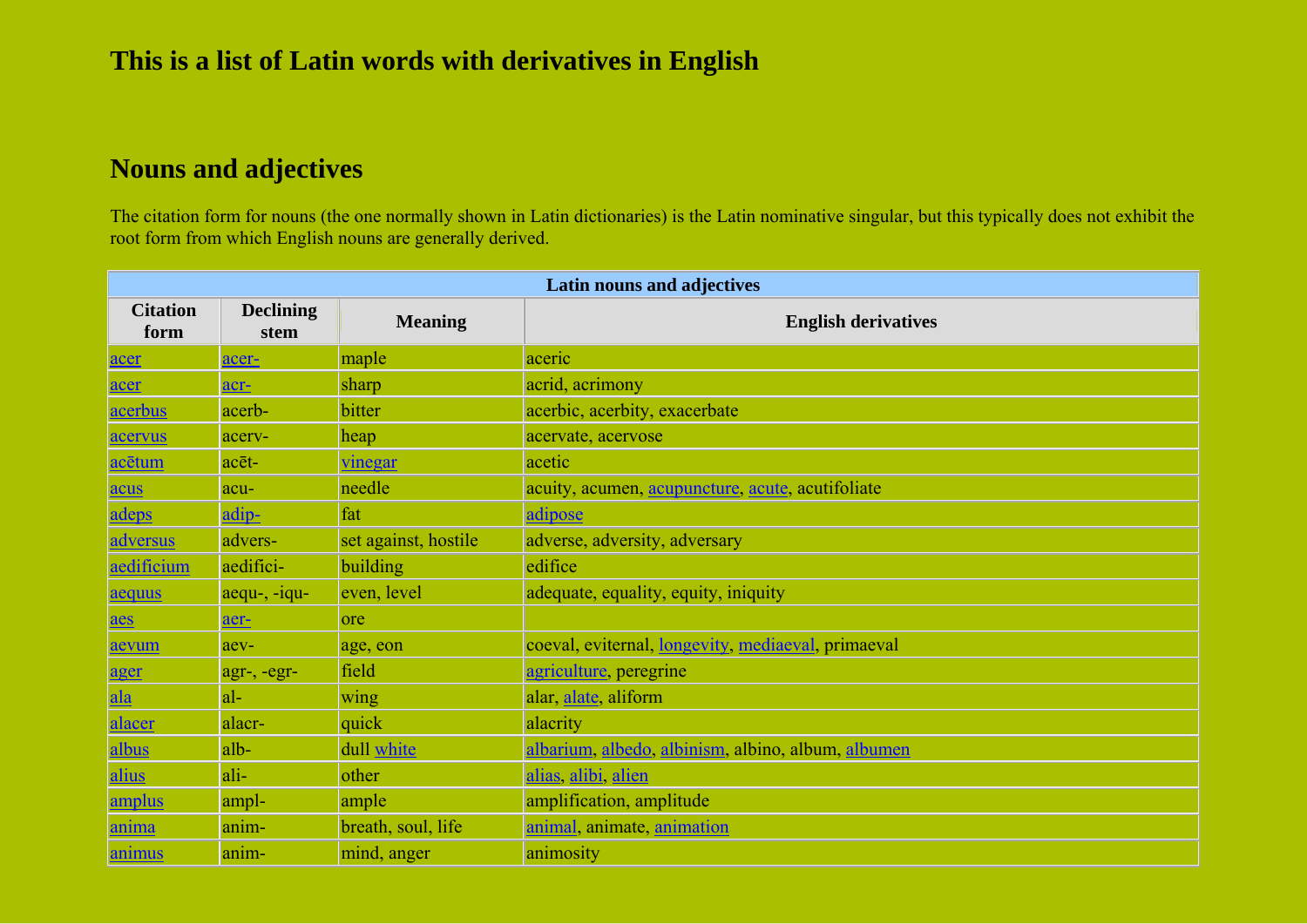| annus            | ann-, -enn-     | year                 | anniversary, annual, annuity, biannual, millennium, perennial |
|------------------|-----------------|----------------------|---------------------------------------------------------------|
| <u>anser</u>     | anser-          | goose                | anserine                                                      |
| aqua             | aqu-            | water                | aquamarine, aquarium, Aquarius, aquatic, aqueduct, aquifer    |
| aquila           | aquil-          | eagle                | aquiline                                                      |
| arbor            | arbor-          | tree                 | arboreal, arboretum                                           |
| argentum         | argent-         | silver               | argent, Argentina                                             |
| <u>ars</u>       | art-            | art, skill           | artifact artificial                                           |
| asinus           | asin-           | donkey               | asinine                                                       |
| <u>audāx</u>     | audāc-          | brave, bold          | audacious, audacity                                           |
| auris            | aur-            | ear                  | aural, auricle                                                |
| aurum            | aur-            | gold                 | aureate, aureole                                              |
| $\frac{avis}{2}$ | avi-            | bird                 | Aves, avian, aviary, aviation                                 |
| <b>baca</b>      | bac-            | <u>berry</u>         | baccate, bacciferous, bacciform, baccivorous                  |
| bellum           | bell-           | war                  | antebellum, bellicose, belligerence, rebellion                |
| bellus           | bell-           | pretty               | embellish                                                     |
| bene             | ben-            | good                 | benediction, benefactor, benefit, benignity                   |
| bestia           | besti-          | animal               | bestial, bestiary                                             |
| bini             | bin-            | two each             | binary, binate, combination                                   |
| <b>bonus</b>     | bon-            | good                 | bonify, bonitary, bonus                                       |
| melior           | - melior-       | - better             | - ameliorate                                                  |
| <u>optimus</u>   | - optim-        | - best               | - optimal, optimist                                           |
| $b\bar{o}s$      | bov-            | cow, <u>ox</u>       | bovine                                                        |
| bracchium        | brac-           | arm, support         | embrace, braces, bracelet                                     |
| <b>brevis</b>    | brev-           | brief, short         | abbreviation, brevity                                         |
| <b>bucca</b>     | bucc-           | cheek, mouth, cavity | buccal, buccinator muscle                                     |
| bulbus           | bulb-           | bulbous              | bulbous, bulbule                                              |
| bulla            | bull-           | bubble, flask        | ebullient, ebullism                                           |
| <b>bursa</b>     | burs-           | pouch purse          | bursa, bursar, bursary, disburse                              |
| butyrum          | butyr-          | butter               | butyric                                                       |
| <u>calx</u>      | calc-<br>-culc- | heel                 | inculcate                                                     |
| <u>calx</u>      | $calc-$         | limestone, pebble    | calciform, calcite, calcium, calculus, calculation            |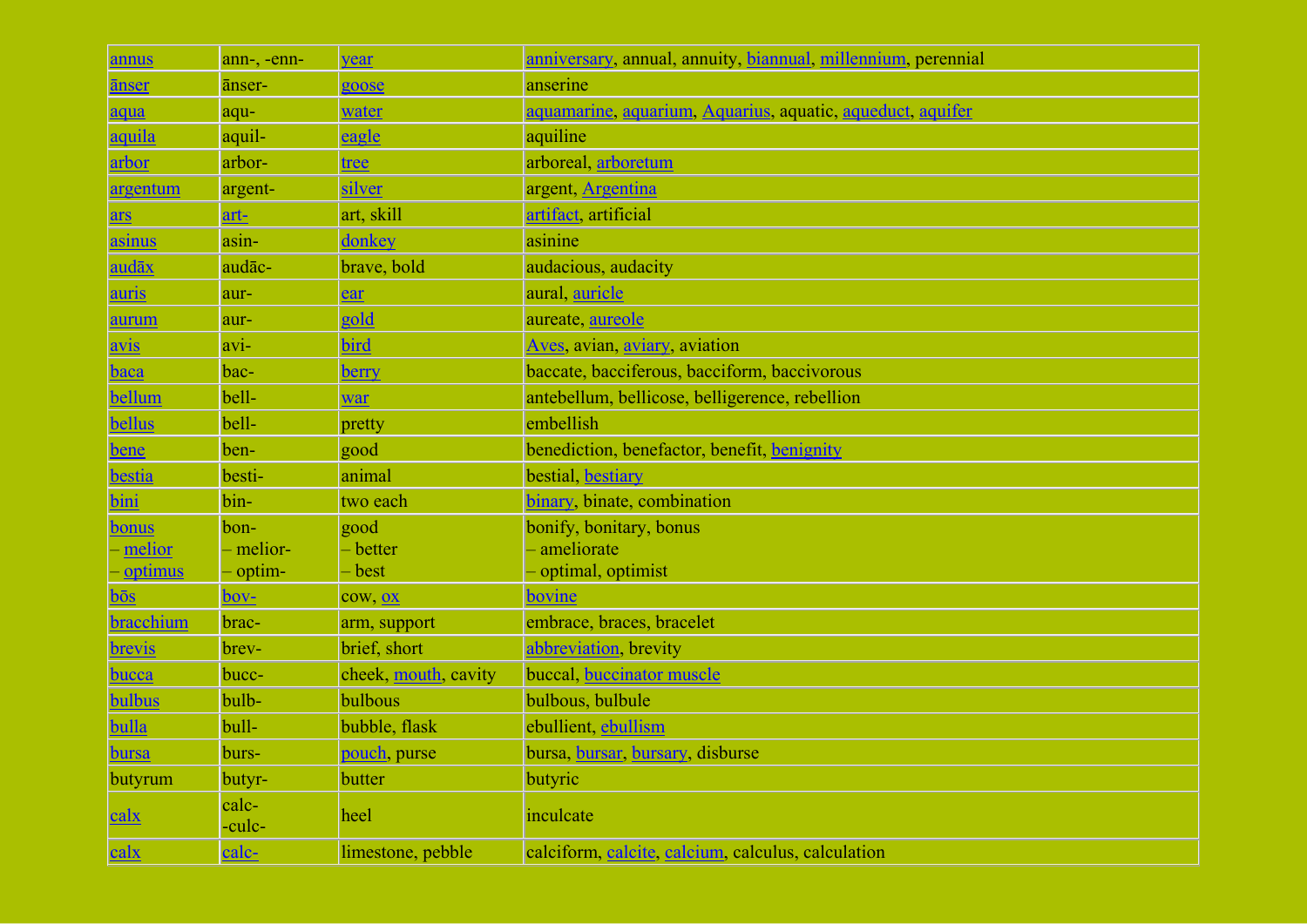| camera        | camer-          | vault                                                                       | bicameral, camera                                                                                      |
|---------------|-----------------|-----------------------------------------------------------------------------|--------------------------------------------------------------------------------------------------------|
| campus        | camp-           | field                                                                       | campaign, champion                                                                                     |
| canis         | can-            | $\frac{\mathrm{d} \mathrm{o} \mathrm{g}}{\mathrm{d} \mathrm{o} \mathrm{g}}$ | canary, canicule, canid, canine, Canis Major                                                           |
| caper         | capr-           | goat                                                                        | Capricorn, caprine                                                                                     |
| capillus      | capill-         | hair                                                                        | capillaries                                                                                            |
| capsa         | caps-           | box, case                                                                   | capsule, encapsulation                                                                                 |
| caput         | capit-, -cipit- | head                                                                        | cape, capital, decapitation, precipitation                                                             |
| carbo         | carbon-         | coal                                                                        | carbon                                                                                                 |
| carcer        | carcer-         | jail                                                                        | incarceration                                                                                          |
| cardo         | cardin-         | hinge                                                                       | cardinal                                                                                               |
| caro          | carn-           | flesh                                                                       | carnage, carnal, carnary, carnation, carneous, carnival, carnivore, charnel, incarnate,<br>incarnation |
| caseus        | case-           | cheese                                                                      | caseic, casein                                                                                         |
| catena        | caten-          | chain                                                                       | catenary, catenative, concatenation                                                                    |
| cauda         | caud-, cod-     | tail                                                                        | caudal, coda                                                                                           |
| caulis        | caul-, col-     | stalk, stem                                                                 | caulicle, cauliflorous, cauline                                                                        |
| causa         | caus-, -cus-    |                                                                             | accusative, causality, causative                                                                       |
| cavus         | cav-            | hollow                                                                      | cave, cavity, concave, excavation                                                                      |
| celer         | celer-          | quick                                                                       | acceleration, celerity                                                                                 |
| centeni       | centen-         | hundred each                                                                | centenary                                                                                              |
| centesimus    | centesim-       | hundredth                                                                   | centesimal, centesimation                                                                              |
| centum        | cent-           | hundred                                                                     | cent, centennial, centurion                                                                            |
| cera          | cer-            | <b>wax</b>                                                                  | ceraceous                                                                                              |
| certus        | cert-           | certain                                                                     | certiorari, certitude                                                                                  |
| cervīx        | cervic-         | neck                                                                        | cervical, cervix                                                                                       |
| ceterus       | ceter-          | other                                                                       | et cetera                                                                                              |
| cilium        | cili-           | eyelash                                                                     | cilia                                                                                                  |
| cinis         | ciner-          | ashes                                                                       | cinereous, cinerin, incinerator                                                                        |
| <i>circus</i> | circ-           | circle                                                                      | circular, circus                                                                                       |
| cirrus        | cirr-           | curl, tentacle                                                              | <u>cirrus</u>                                                                                          |
| $c\bar{v}$ is | $c\bar{1}v-$    | citizen                                                                     | civil, civilian, civility                                                                              |
| clarus        | clar-           | clear                                                                       | clarity, declaration                                                                                   |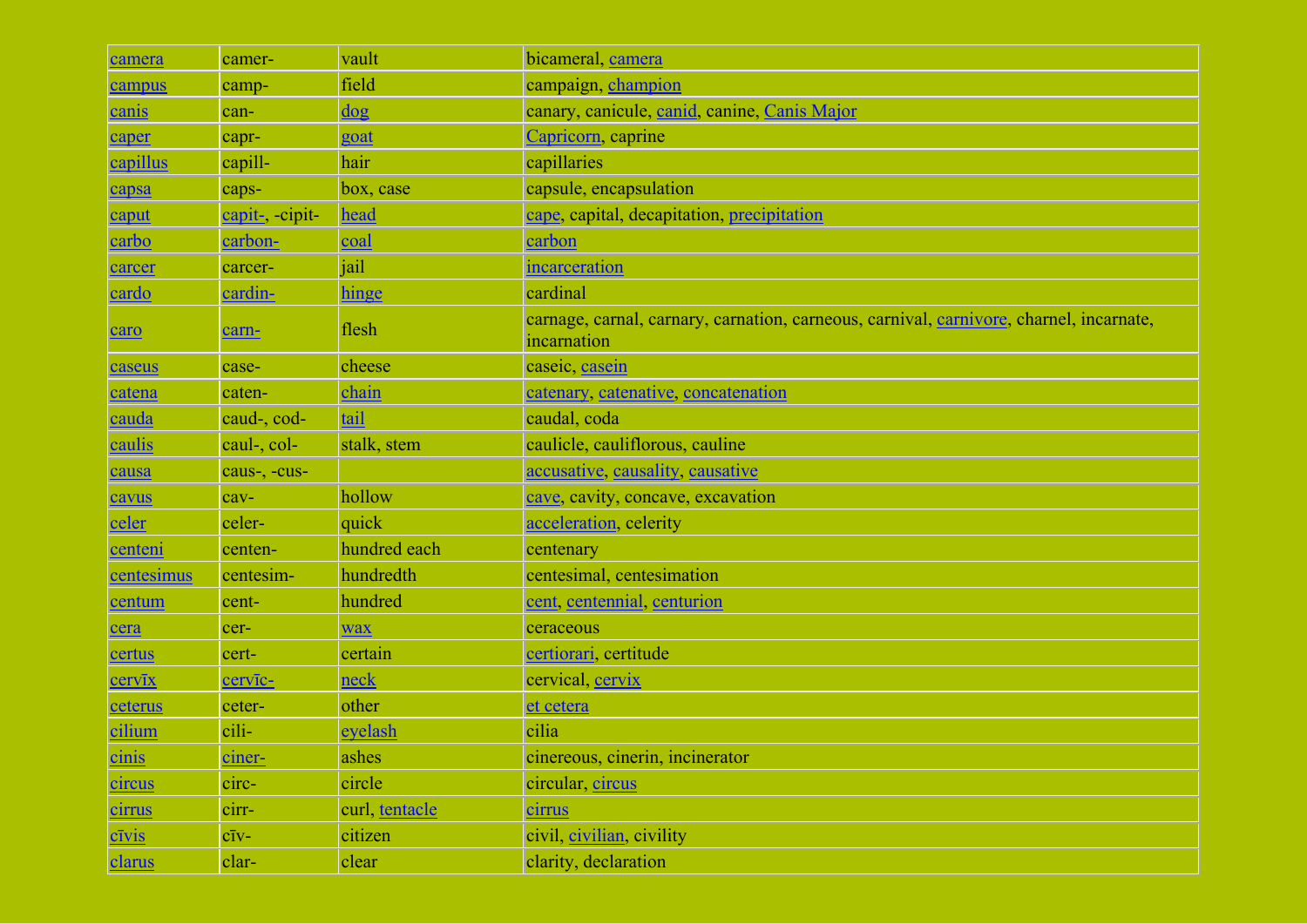| clāvicula | clāvicul-      | little key   | clavicle                                                                             |
|-----------|----------------|--------------|--------------------------------------------------------------------------------------|
| clavis    | clav-          | key          | clavier                                                                              |
| clemens   | clement-       | mild         | clemency, inclement                                                                  |
| collis    | $\text{coll-}$ | hill         | colliculus                                                                           |
| collum    | coll-          | neck         | collar                                                                               |
| color     | color-         | color        | Colorado, coloration, coloratura, discolor, tricolor                                 |
| colum     | $col-$         | strainer     | colander                                                                             |
| cor       | cord-          | heart        | accord, concordat, cordial, courage, discord                                         |
| corbis    | corb-          | basket       | corb, corf                                                                           |
| cornū     | corn-          | horn         | Capricorn, cornea, cornucopia, unicorn                                               |
| corona    | coron-         | crown        | corona coronation                                                                    |
| corpus    | corpor-        | body         | corporal, corporation, corporeal, corps, corpse, corpulent, corpuscle, incorporation |
| cortex    | cortic-        | bark, rind   | corticosteroid                                                                       |
| corvus    | corv-          | raven        | corbel corvine                                                                       |
| costa     | cost-          | rib          | costal                                                                               |
| coxa      | $\cos$ -       | hip          | coxal                                                                                |
| cras      | cras-          | tomorrow     | procrastinate                                                                        |
| crassus   | crass-         | thick        | crass, crassitude                                                                    |
| creta     | cret-          | chalk        | cretaceous                                                                           |
| cribrum   | cribr-         | sieve        | cribble, cribellum, cribrate, cribriform                                             |
| crimen    | crimin-        |              | criminal                                                                             |
| crispus   | crisp-         | curled       | crispate                                                                             |
| crista    | crist-         | crest        | cristate                                                                             |
| crus      | crur-          | leg, shank   | crural                                                                               |
| crux      | cruc-          | cross        | crucial, crucifix, crucify, excruciating                                             |
| culina    | culin-         | kitchen      | culinary                                                                             |
| culpa     | culp-          | blame, fault | culpable, exculpate                                                                  |
| cuneus    | cune-          | wedge        | cuneate, cuneiform                                                                   |
| cura      | cur-           | care         | cure, curious                                                                        |
| curtus    | curt-          | shortened    | curt                                                                                 |
| curvus    | curv-          | bent         | curvature                                                                            |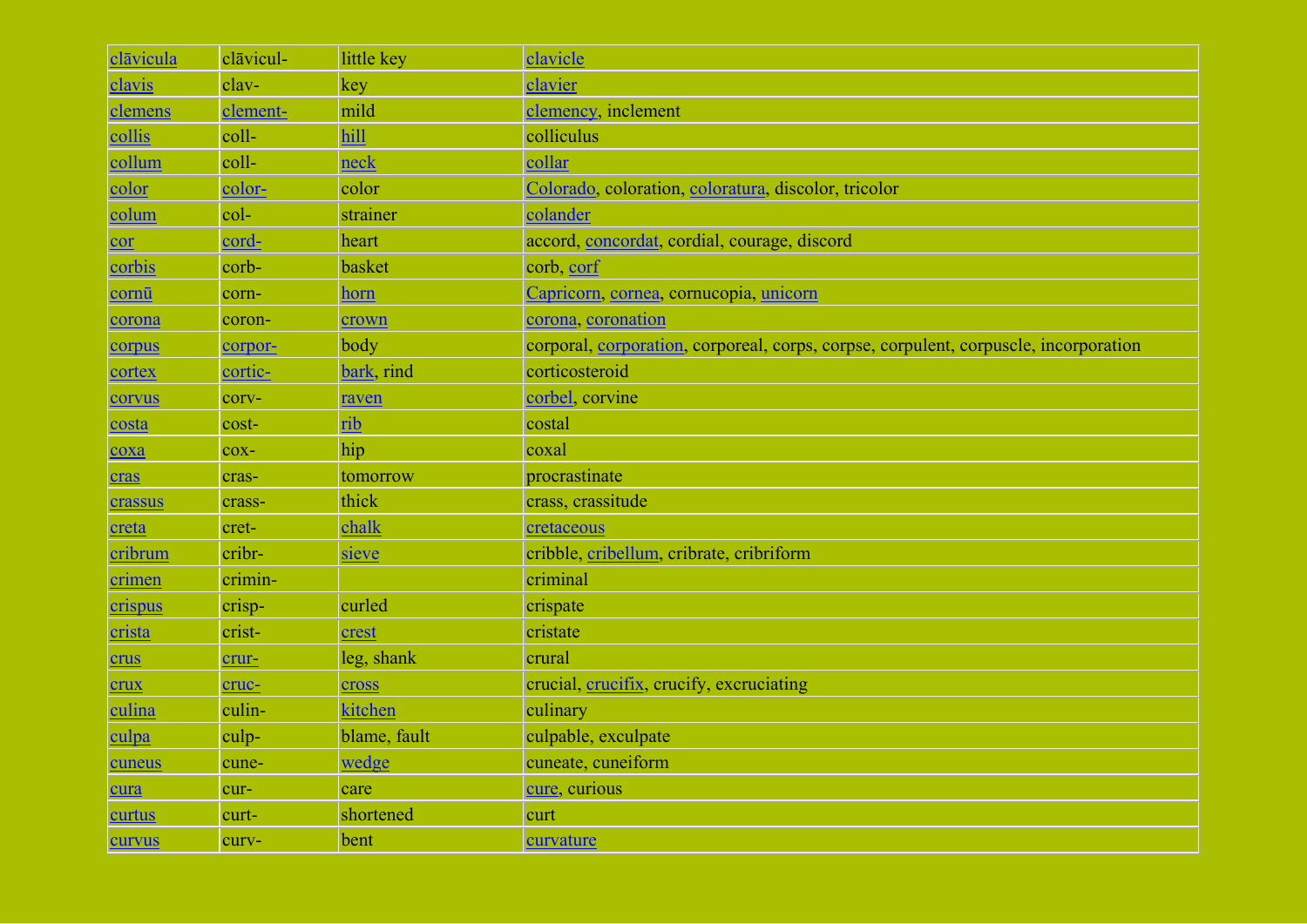| cuspis                          | cuspid-         | tip          | bicuspid                                     |
|---------------------------------|-----------------|--------------|----------------------------------------------|
| <b>cutis</b>                    | cut-            | hide, skin   | cuticle                                      |
| <u>damnum</u>                   | damn-<br>-demn- | harm         | condemn, damage, damnation, indemnity        |
| decem                           | decem-          | ten          | December, decemfid, decempedal, decemviri    |
| decimus                         | decim-          | tenth        | decimal, decimate, decimation                |
| decus                           | decor-          |              | decorous, decorum                            |
| deni                            | den-            | ten each     | denarius, denary, dinero                     |
| dens                            | dent-           | tooth        | dental, dentifrice, denture, indent, trident |
| densus                          | dens-           | thick        | condense, density                            |
| deus                            | de-             | god          | deification, deity                           |
| dexter                          | dextr-          | right        | dexterity, dexterous, dextral                |
| diēs                            | diē-            | day          | diary, quotidian                             |
| <i>digitus</i>                  | digit-          | finger, toe  | digit, digital                               |
| <u>dignus</u>                   | dign-           | worthy       | condign, dignity                             |
| <i>discipulus</i>               | discipul-       | student      | disciple                                     |
| dominus                         | domin-          | lord         | domain, dominate, dominion                   |
| domus                           | dom-            | house        | dome, domestic, domicile                     |
| dorsum                          | dors-           | back         | dorsal, indorse                              |
| $\frac{\mathrm{d}}{\mathrm{d}}$ | dot-            | dowry        | dotal, dotation                              |
| dulcis                          | dulc-           | sweet        | dulcet, dulcimer                             |
| duo                             | du-             | two          | dual, duality, dubious, duet, duo, duplex    |
| <b>durus</b>                    | dur-            | hard         | durable, duration, duress, endure, obdurate  |
| ensis                           | ens-            | sword        |                                              |
| equus                           | equ-            | <u>horse</u> | equestrian, equine                           |
| faba                            | fab-            | bean         | faba bean, fabaceous                         |
| faber                           | fabr-           |              | fabric                                       |
| faenum                          | faen-           | hay          |                                              |
| falx                            | falc-           | sickle       | falcate, falciform                           |
| fames                           | fam-            | hunger       | famine, famished                             |
| fanum                           | fan-            | temple       | profanity                                    |
| fascis                          | fasc-           | bundle       | fasciculation                                |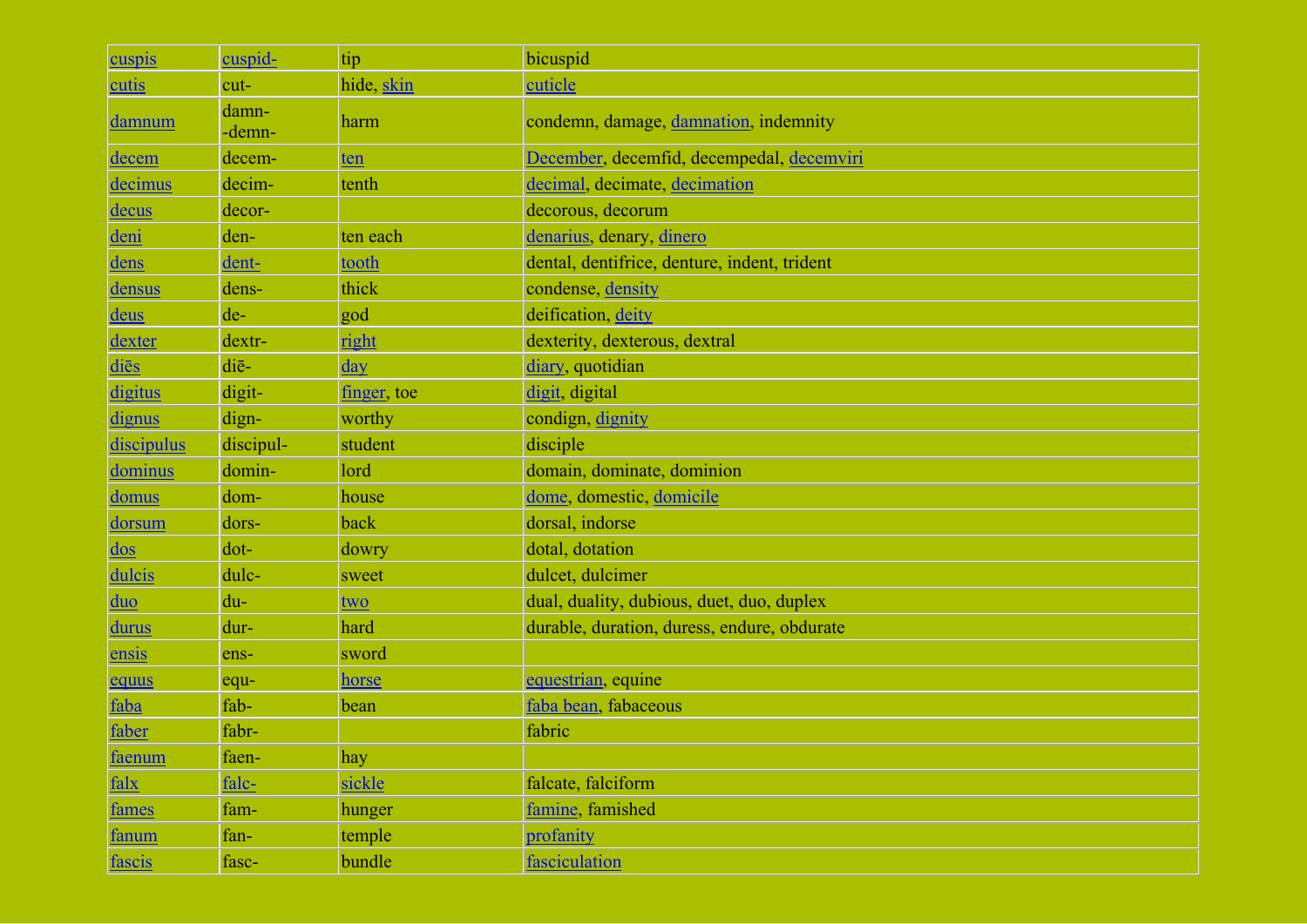| fatuus        | fatu-         | foolish, useless | fatuous, infatuation                                                                           |
|---------------|---------------|------------------|------------------------------------------------------------------------------------------------|
| <u>fauces</u> | fauc-, -foc-  | throat           | faucal, suffocate                                                                              |
| feles         | fel-          | cat              | felid, Felinae, feline                                                                         |
| fēlix         | felic-        | happy            | felicitations, felicitous, felicity                                                            |
| fēmina        | fēmin-        | woman            | effeminate, femininity                                                                         |
| femur         | femor-        | thigh            | femoral, femur                                                                                 |
| fenestra      | fenestr-      | window           | defenestration                                                                                 |
| <u>ferox</u>  | <u>feroc-</u> | fierce           | ferocious, ferocity                                                                            |
| ferrum        | ferr-         | iron             | ferrite ferrous                                                                                |
| <u>ferus</u>  | fer-          | wild             | feral, ferine                                                                                  |
| ficus         | fic-          | fig              | <b>Ficus</b>                                                                                   |
| fides         | fid-          | faith, trust     | confidence, <u>fidelity</u> , infidel, infidelity, perfidy                                     |
| filia         | fili-         | daughter         | affiliation, filial                                                                            |
| filius        | fili-         | son              |                                                                                                |
| <u>filum</u>  | fil-          | thread           | bifilar, filament                                                                              |
| finis         | fin-          | end, limit       | affine, affinity, confines, confinity, definition, final, finish, finite, infinity, infinitive |
| <u>firmus</u> | firm-         | firm             | confirmation, firmament                                                                        |
| <u>fiscus</u> | fisc-         | basket           | confiscation, fiscal                                                                           |
| fistula       | fistul-       | pipe, tube       | fistula, fistulate                                                                             |
| flaccus       | flacc-        | flabby           | flaccid                                                                                        |
| flavus        | $flav-$       | yellow           | flavin, flavivirus, flavonoid                                                                  |
| flos          | flōr-         | flower           | floral, florid, floriferous, florist, floruit                                                  |
| <u>focus</u>  | foc-          | hearth           | bifocal, focal                                                                                 |
| foedus        | foeder-       |                  | confederation, federal                                                                         |
| folium        | foli-         | <u>leaf</u>      | defoliant, foliage, folio, folivore, portfolio                                                 |
| follis        | foll-         | bellows          | follicle, follicular                                                                           |
| fons          | font-         | fountain, spring | font, fontal, fontanelle                                                                       |
| foris         | for-          | outdoors         | foreclose, foreign, forest, forum                                                              |
| förma         | förm-         | form, shape      | conformity, deformity, formal, formation, formative, formula, formulary, information           |
| formica       | formic-       | ant              | formic                                                                                         |
| formus        | form-         | warm             |                                                                                                |
| fornix        | fornic-       | vault            | fornication, forniciform                                                                       |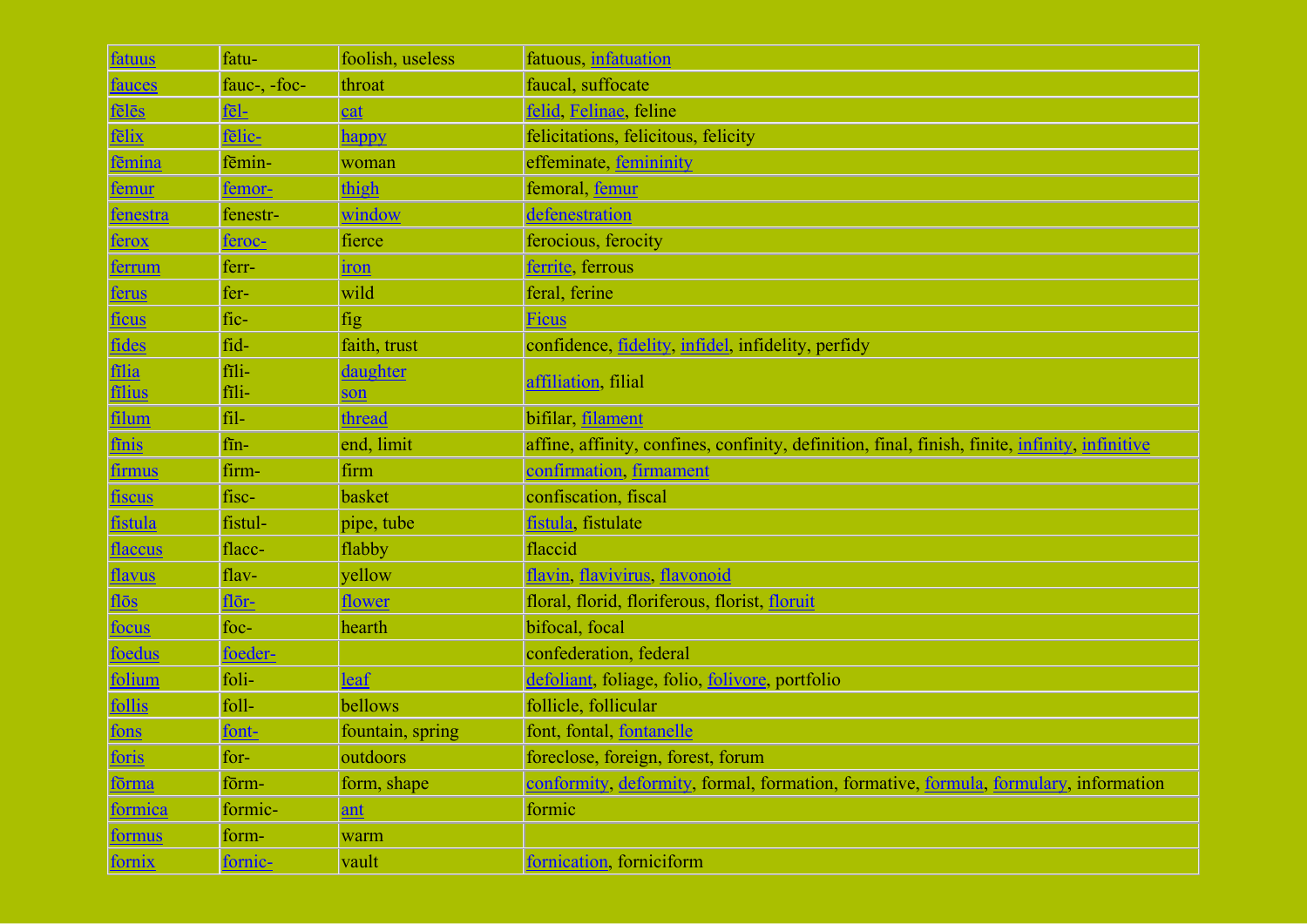| fors                              | fort-     | luck                          | fortuitous, fortune                                                                     |
|-----------------------------------|-----------|-------------------------------|-----------------------------------------------------------------------------------------|
| fortis                            | fort-     | strong                        | effort, fortification, fortify, fortitude                                               |
| <u>fovea</u>                      | fove-     | shallow round<br>depression   | fovea, foveal, foveole                                                                  |
| frāter                            | frātr-    | brother                       | fraternal, fraternity, fratricide                                                       |
| fraus                             | fraud-    | fraud                         | defraud, fraudulent                                                                     |
| <b>frequens</b>                   | frequent- | often                         | frequency, frequentative                                                                |
| frons                             | front-    | forehead                      | affront, confront, front, frontage, frontal                                             |
| frustum                           | frust-    | piece                         | frustule, frustulent, frustum                                                           |
| frūx                              | frūg-     | fruit                         | frugal                                                                                  |
| fūmus                             | fūm-      | smoke                         | fume, fumigation                                                                        |
| <b>fundus</b>                     | fund-     | bottom                        | fundamentalism, profundity                                                              |
| fungus                            | fung-     | mushroom                      | fungal, fungicide                                                                       |
| funis                             | fun-      | rope                          | funicular                                                                               |
| $\frac{\mathrm{fur}}{\mathrm{L}}$ | fur-      | thief                         | furuncle                                                                                |
| furca                             | furc-     | fork                          | bifurcation                                                                             |
| furtum                            | furt-     | theft                         | furtive                                                                                 |
| <u>fuscus</u>                     | fusc-     | dark                          | obfuscation                                                                             |
| gens                              | gent-     |                               | gentile, gentility, gentle                                                              |
| genu                              | genu-     | knee                          | genuflection                                                                            |
| genus                             | gener-    | birth, offspring,<br>creation | general, generation, generic, generous, genuine                                         |
| glacies                           | glaci-    | <u>ice</u>                    | glacial, glacier                                                                        |
| gladius                           | gladi-    | sword                         | gladiator, gladiolus                                                                    |
| gluten                            | glutin-   | glue                          | agglutination, glutinous                                                                |
| gradus                            | grad-     | step                          | degrade, gradation, grade, gradient, gradine, gradual, graduation, prograde, retrograde |
| granum                            | gran-     | grain                         | granary, granite, granule                                                               |
| gravis                            | grav-     | heavy                         | aggravate, gravamen, grave, gravid, gravitation, gravity                                |
| grex                              | greg-     | flock, herd                   | aggregate, congregation, egregious, gregarious, segregation                             |
| grossus                           | gross-    | thick                         | gross                                                                                   |
| gula                              | gul-      |                               | gullet, gully                                                                           |
| gurges                            | gurgit-   |                               | regurgitate                                                                             |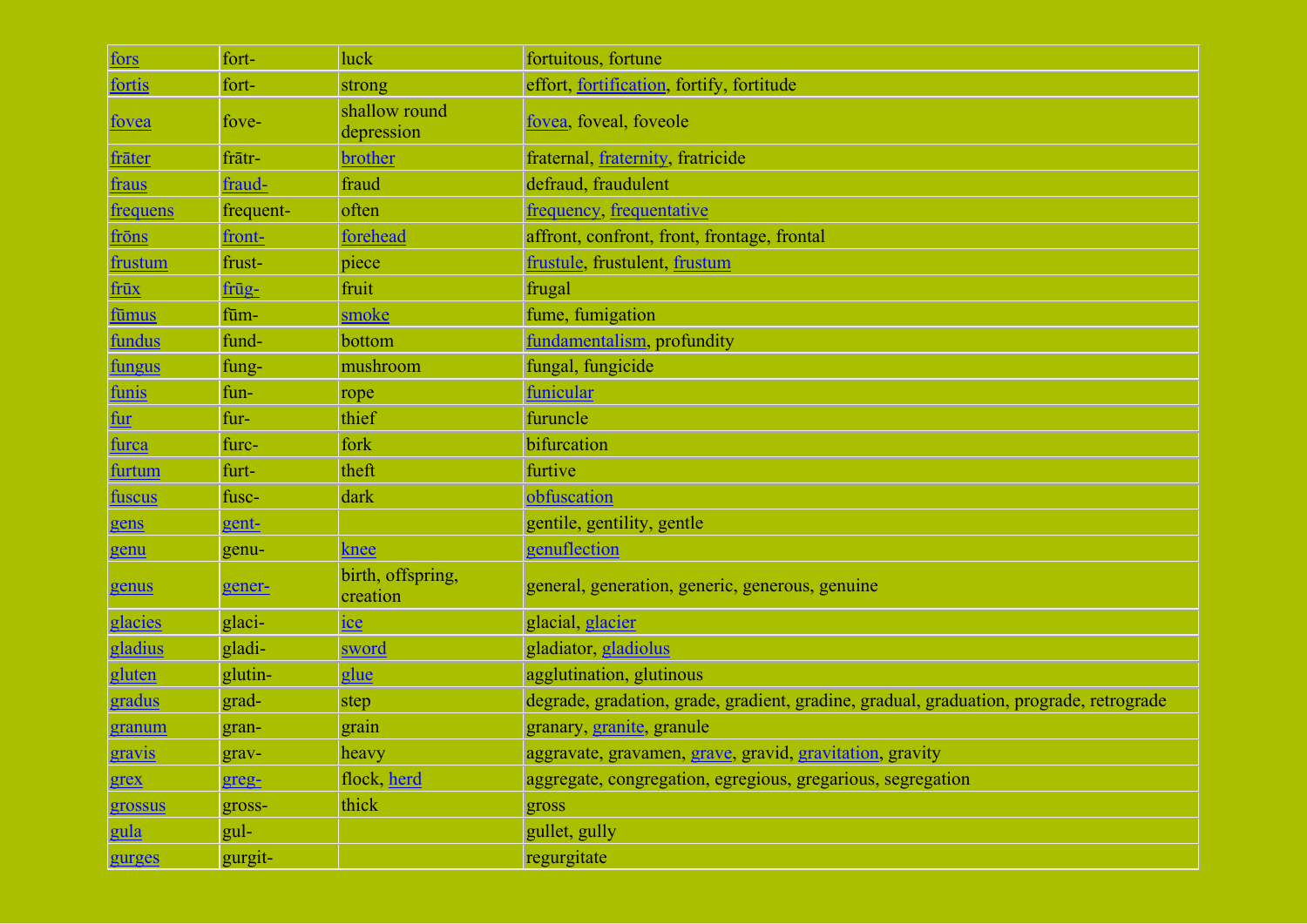| gustus                           | gust-   | taste             | disgust, gustatory, gusto              |
|----------------------------------|---------|-------------------|----------------------------------------|
| gutta                            | gutt-   | drop              | guttifer, guttiform                    |
| guttur                           | guttur- | throat            | guttural                               |
| herba                            | herb-   | grass             | herbaceous, herbal, herbicide          |
| hibernus                         | hibern- |                   | hibernacle, hibernal                   |
| hiems                            | hiem-   | winter            | hiemal                                 |
| homō                             | homin-  | man (human being) | homicide, hominid                      |
| hortus                           | hort-   | garden            | cohort, horticulture                   |
| <b>hostis</b>                    | host-   | enemy             | hostile                                |
| <u>humus</u>                     | hum-    | ground            | humiliate, humility                    |
| ignis                            | ign-    | fire              | igneous, ignite, ignition              |
| inguen                           | inguin- | groin             | inguinal                               |
| <u>īnsula</u>                    | insul-  | island            | insular, insulate, peninsula           |
| iocus<br>jocus                   | $joc-$  | jest              | jocular, joke                          |
| <i>iūdex</i><br>judex            | iūdic-  | judge             | judge, judicial, judiciary, adjudicate |
| <u>iugum</u><br>jugum            | iug-    | yoke              | conjugal, conjugate                    |
| $\frac{1}{10}$                   | iūr-    | right, law        | abjure, conjure, justice, jurisdiction |
| <i><u>iuvenis</u></i><br>juvenis | juven-  | young             | juvenile                               |
| labia                            | labi-   | lip               | labial, labium                         |
| labor                            | labor-  | toil              | elaboration, laborious                 |
| <b>labrum</b>                    | labr-   | lip               | labrose, labrum                        |
| <u>lac</u>                       | lact-   | milk              | lactate, lactic, lactose               |
| <u>lacrima</u>                   | lacrim- | tear              | lachrymose                             |
| <u>lapis</u>                     | lapid-  | stone             | dilapidate, lapidary                   |
| lassus                           | lass-   |                   | lassitude                              |
| <u>latex</u>                     | latic-  | liquid            | laticifer                              |
| <b>latus</b>                     | lat-    | broad, wide       | latifoliate, latitude                  |
| latus                            | later-  | side              | collateral, lateral                    |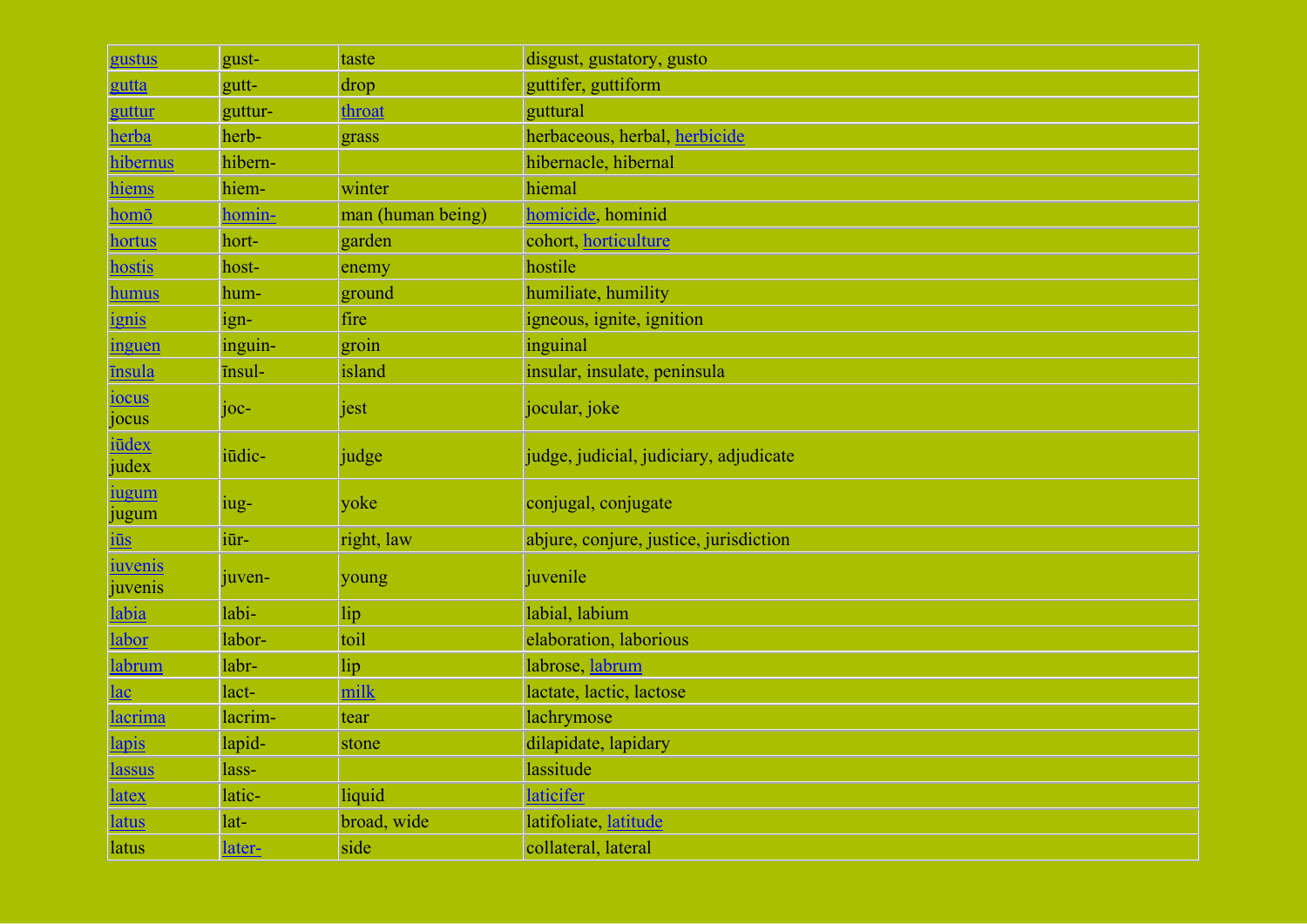| <b>laus</b>           | laud-         | praise          | laud, laudable, Lauds                               |
|-----------------------|---------------|-----------------|-----------------------------------------------------|
| <u>laxus</u>          | $lax-$        | loose           | laxity, relax                                       |
| <u>lenis</u>          | leni-         | gentle          | leniency                                            |
| <u>lens</u>           | lent-         | lentil          | lenticel lenticular                                 |
| lentus                | lent-         |                 | lentic, relent                                      |
| <u>leo</u>            | leon-         | lion            | leonine                                             |
| <u>lepus</u>          | <u>lepor-</u> | hare            | leporid, leporine                                   |
| levis                 | lev-          | light (weight)  | levity, relieve                                     |
| $l\bar{e}x$           | <u>lēg-</u>   | law             | alleged, legal, legislation, privilege              |
| liber                 | liber-        | free            | liberal                                             |
| liber                 | libr-         | book            | library                                             |
| libra                 | libr-         | balance, scales | equilibrium                                         |
| lignum                | lign-         | wood            | ligneous, lignite                                   |
| limbus                | limb-         | edge            | limbate, limbic, limbo                              |
| linea                 | line-         | <u>line</u>     | collinear, linearity                                |
| lingua                | lingu-        | tongue          | bilingual, lingua franca, linguistics, multilingual |
| <u>lira</u>           | lir-          | furrow          | delirium                                            |
| <u>littera</u>        | litter-       | letter          | alliteration, literary, literature                  |
| <u>locus</u>          | $loc-$        | place           | locality, locative                                  |
| <u>longus</u>         | long-         | long            | elongate, longitude, oblong, prolong                |
| <u>lucrum</u>         | lucr-         |                 | lucrative, lucre                                    |
| <u>lumen</u>          | lumin-        | light           | luminary, luminous                                  |
| <u>lūna</u>           | lūn-          | Moon            | lunar, lunate, lunatic                              |
| <u>lupus</u>          | lup-          | wolf            | lupine                                              |
| $\frac{\ln x}{\ln x}$ | <u>luc-</u>   | light           | Lucifer, luciferous                                 |
| macula                | macul-        | spot            | immaculate, macula, macular, macule                 |
| magister              | magistr-      | master          | magisterial, magistrate                             |
| magnus                | magn-         | big, great      | magnate, magnitude                                  |
| – māior               | - māior-      | - bigger        | - majority                                          |
| - maximus             | maxim-        | - biggest       | maximum                                             |
| malus                 | mal-          | bad             | malevolence, malice, malignant                      |
| - peior               | - peior-      | - worse         | - pejorative                                        |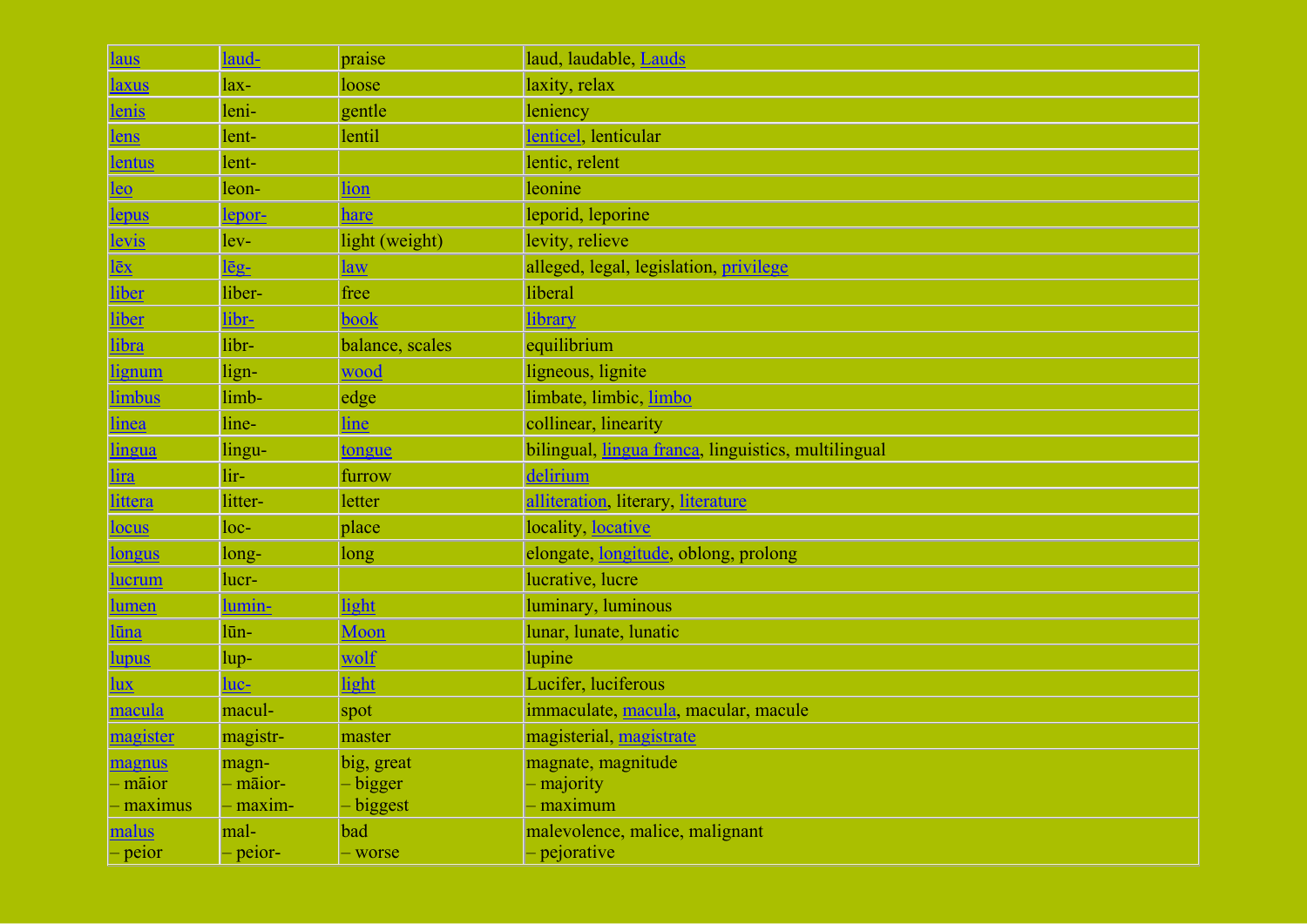| - pessimus  | - pessim- | - worst      | - pessimist                                                                                      |
|-------------|-----------|--------------|--------------------------------------------------------------------------------------------------|
| manus       | manu-     | hand         | manicure, manual, manuscript                                                                     |
| mare        | mar-      | sea          | marine, mariner, maritime, ultramarine                                                           |
| <b>Mars</b> | marti-    | <b>Mars</b>  | martial, Martian                                                                                 |
| māter       | mātr-     | mother       | material, maternal, maternity, matrimony, matrix, matron, matter                                 |
| medius      | medi-     | middle       | immediate, intermediate, media, medial, median, mediator, mediety, medieval, mediocre,<br>medium |
| mel         | mell-     | <b>honey</b> | mellifluent                                                                                      |
| memor       | memor-    | mindful      | commemorate, memoir, memorial, memory                                                            |
| menda       | mend-     | blemish      | emend                                                                                            |
| mens        | ment-     | mind         | mental                                                                                           |
| merus       | mer-      | pure         | mere                                                                                             |
| miles       | milit-    | soldier      | militant, military, militia                                                                      |
| mille       | mill-     | thousand     | millennium, millipede                                                                            |
| modus       | mod-      |              | modal                                                                                            |
| mollis      | moll-     | soft         | emollient                                                                                        |
| mons        | mont-     | mountain     | montage, montane, monticule, montiform, montigenous                                              |
| mora        | mor-      | delay        | moratorium                                                                                       |
| morbus      | morb-     | sickness     | morbid, morbidity                                                                                |
| mors        | mort-     | death        | mortal, rigor mortis                                                                             |
| mortuus     | mort-     | dead         | mortgage, mortuary, morgue                                                                       |
| mos         | mor-      | custom       | morality, mores                                                                                  |
| multus      | mult-     | many         | multitude                                                                                        |
| – plus      | – plur-   | - more       | plurality                                                                                        |
| mulus       | mul-      | mule         | mular                                                                                            |
| mundus      | mund-     | world        | mundane                                                                                          |
| murus       | mur-      | wall         | mural                                                                                            |
| mus         | mur-      | mouse        | murine                                                                                           |
| nasus       | nas-      | nose         | nasal                                                                                            |
| navis       | nav-      | ship         | naval                                                                                            |
| neuter      | neutr-    | neither      | neutral                                                                                          |
| niger       | nigr-     | <b>black</b> | denigrate                                                                                        |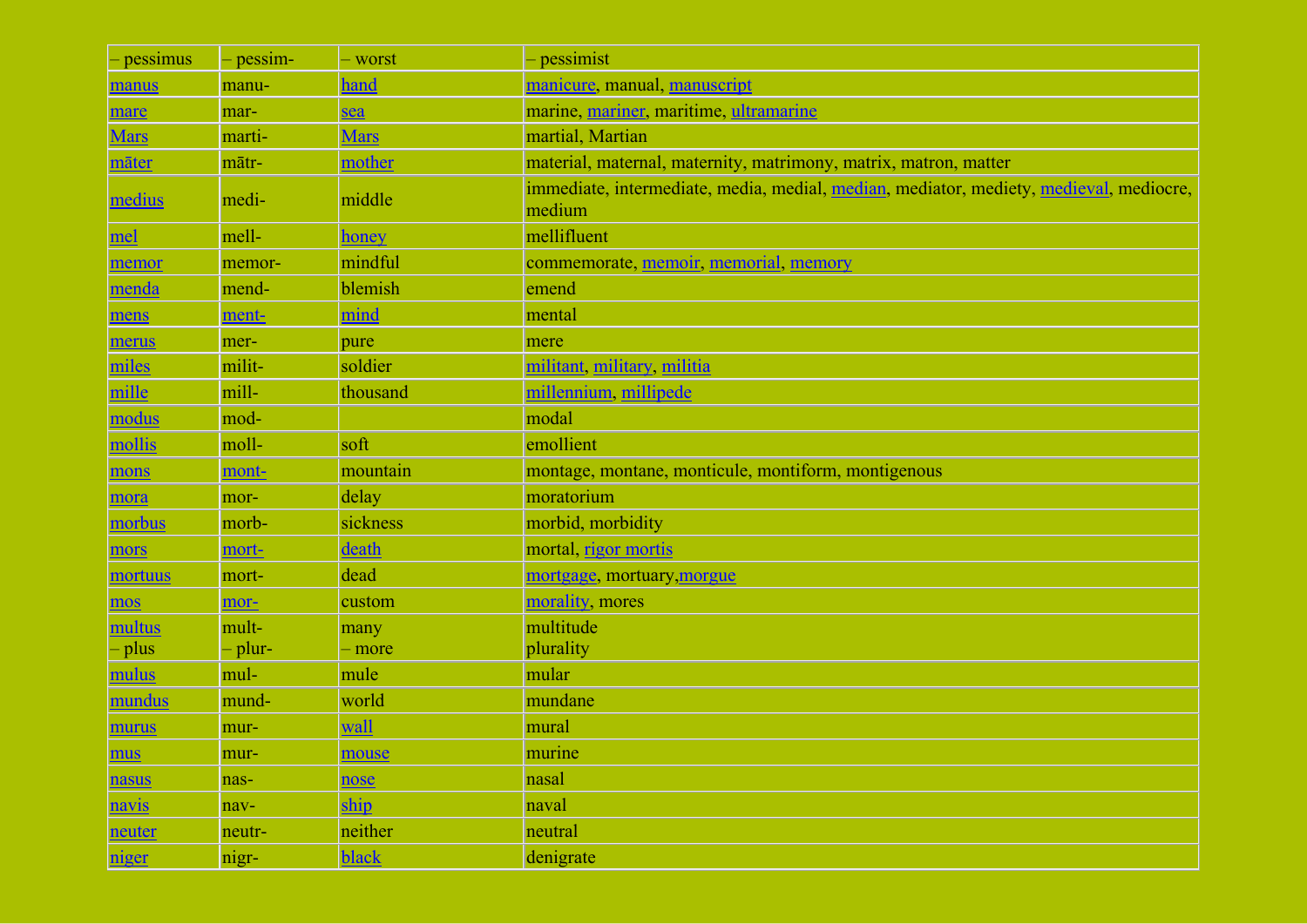| nihil                  | nihil-         | nothing            | nil, nihilism, annihilate                                           |
|------------------------|----------------|--------------------|---------------------------------------------------------------------|
| nodus                  | nod-           | knot               | nodal, nodule                                                       |
| nomen                  | nomin-         | name               | ignominy, nominal, nominative, postnominal, trinominal              |
| nonageni               | nonagen-       | ninety each        | nonagenarian, nonagenary                                            |
| nōnus                  | non-           | ninth              | nonary, None                                                        |
| norma                  | norm-          | carpenter's square | enormous, norm, normal, normative                                   |
| novus                  | nov-           | new                | innovative, novelty, novice                                         |
| $\overline{nov}$       | noct-          | night              | equinox, nocturnal                                                  |
| nudus                  | nud-           | naked              | denude, nudity                                                      |
| numerus                | numer-         | number             | enumerate, innumerable, numeracy, numeral, numerator, numerous      |
| octāvus                | octav-         | eighth             | octaval, octave                                                     |
| oct <sub>o</sub>       | oct-           | eight              | octal, octangular, octennial, octuple                               |
| octōni                 | octon-         | eight each         | octonary, octonion                                                  |
| oculus                 | ocul-          | eye                | inoculation, ocular                                                 |
| omen                   | omin-          |                    | ominous                                                             |
| omnis                  | omn-           | all                | omnipotence, omnipresence, omniscience, omnivore                    |
| onus                   | oner-          | burden, load       | exonerate, onerous, onus                                            |
| opacus                 | opac-          | shady              | opacity                                                             |
| $_{\text{ops}}$        | $op-$          |                    | copious, opulent                                                    |
| opus                   | oper-          | work               | opera, operose, opuscule                                            |
| orbis                  | orb-           | ring               | orb orbit                                                           |
| ordo                   | ordin-         | order              | ordinal, ordinance, ordinary, ordination                            |
| $\overline{\text{OS}}$ | $or$ -         | mouth              | oral, orifice                                                       |
| $\overline{\text{OS}}$ | OSS-           | bone               | exossation, ossify, ossuary                                         |
| otium                  | oti-           | leisure            | negotiate, otiose                                                   |
| ovis                   | O <sub>V</sub> | sheep              | ovine                                                               |
| ovum                   | O <sub>V</sub> | egg                | oval, ovary, oviposition, ovule, ovum                               |
| palus                  | pal-           | stake              | impale, pale, palisade                                              |
| par                    | par-           | equal              | comparative, comparator, disparage, disparity, parile, parity, peer |
| paries                 | pariet-        | wall               | parietal                                                            |
| pars                   | part-          | piece              | compartment, departure, partial, particle                           |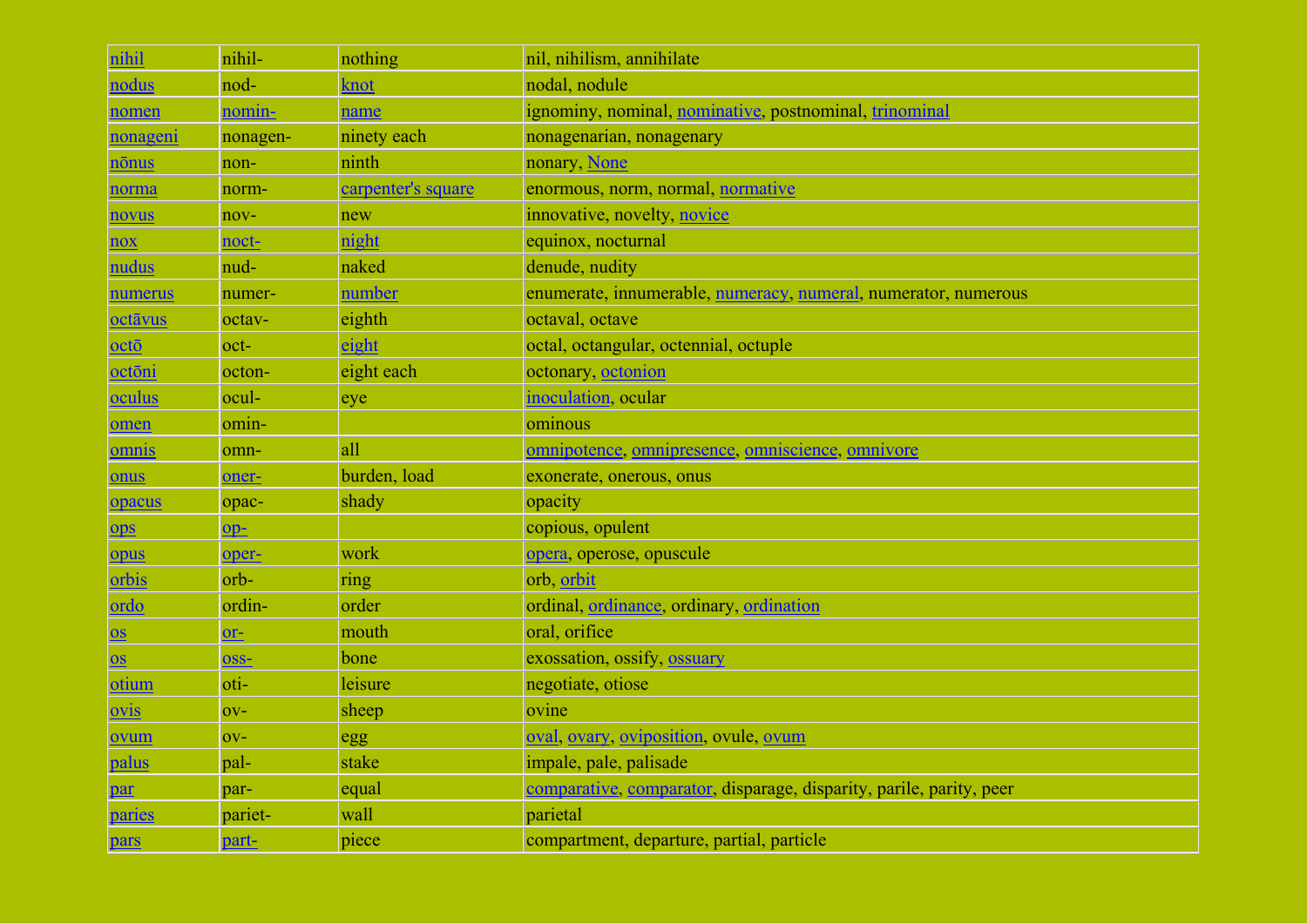| parvus                  | parv-     | small         | parvovirus                                                            |
|-------------------------|-----------|---------------|-----------------------------------------------------------------------|
| passer                  | passer-   | sparrow       | passerine                                                             |
| pater                   | patr-     | father        | paternal, paternity, patrimony, patron, perpetrate                    |
| paucus                  | pauc-     | few           | paucal, paucity                                                       |
| pavīmentum              | pavīment- | ground        | pavement                                                              |
| pax                     | pac-      | peace         | pacific, pacify                                                       |
| pectus                  | pector-   | chest         | pectoral                                                              |
| $\overline{\text{pēs}}$ | ped-      | foot          | biped, expedient, expedition, impediment, pedal, pedestrian, pedicure |
| pestis                  | pest-     | pest          | pesticide, pestiferous, pestilence                                    |
| pinna                   | pinn-     | feather       | pen, pinnate, pinniped                                                |
| pinnaculum              | pinnac-   | gable/peak    | pinnacle                                                              |
| <i>pirus</i>            | pir-      | pear          | piriform                                                              |
| piscis                  | pisc-     | fish          | pisces, pisciform, piscine                                            |
| planta                  | plant-    | sole          | plantar                                                               |
| planus                  | plan-     | flat          | planar, plane                                                         |
| platea                  | plate-    | place         | placement                                                             |
| plebs                   | pleb-     | common people | plebian                                                               |
| plenus                  | plen-     | full          | plenary, plenitude, plenum                                            |
| pluma                   | plum-     | feather       | plumage                                                               |
| pluvia                  | pluvi-    | rain          | pluvial                                                               |
| pondus                  | ponder-   | weight        | ponderous, pound, preponderance                                       |
| pons                    | pont-     | bridge        | pontine, pontoon                                                      |
| porcus                  | porc-     | pig           | porcine                                                               |
| porta                   | port-     | gate          | porch, portal, portico                                                |
| prandium                | prandi-   | lunch         | prandial, preprandial                                                 |
| pravus                  | prav-     | crooked       | depravity                                                             |
| pretium                 | preti-    | price         | depreciation, precious                                                |
| prex                    | prec-     | prayer        | preces                                                                |
| prior                   | prior-    | former        | priority                                                              |
| <u>- prīmus</u>         | - prīm-   | - first       | - primal, primary, prime, primer, primordial                          |
| <u>privus</u>           | priv-     | own           | privacy, private                                                      |
| probus                  | prob-     |               | probable, probation, probative, probity, reprobate                    |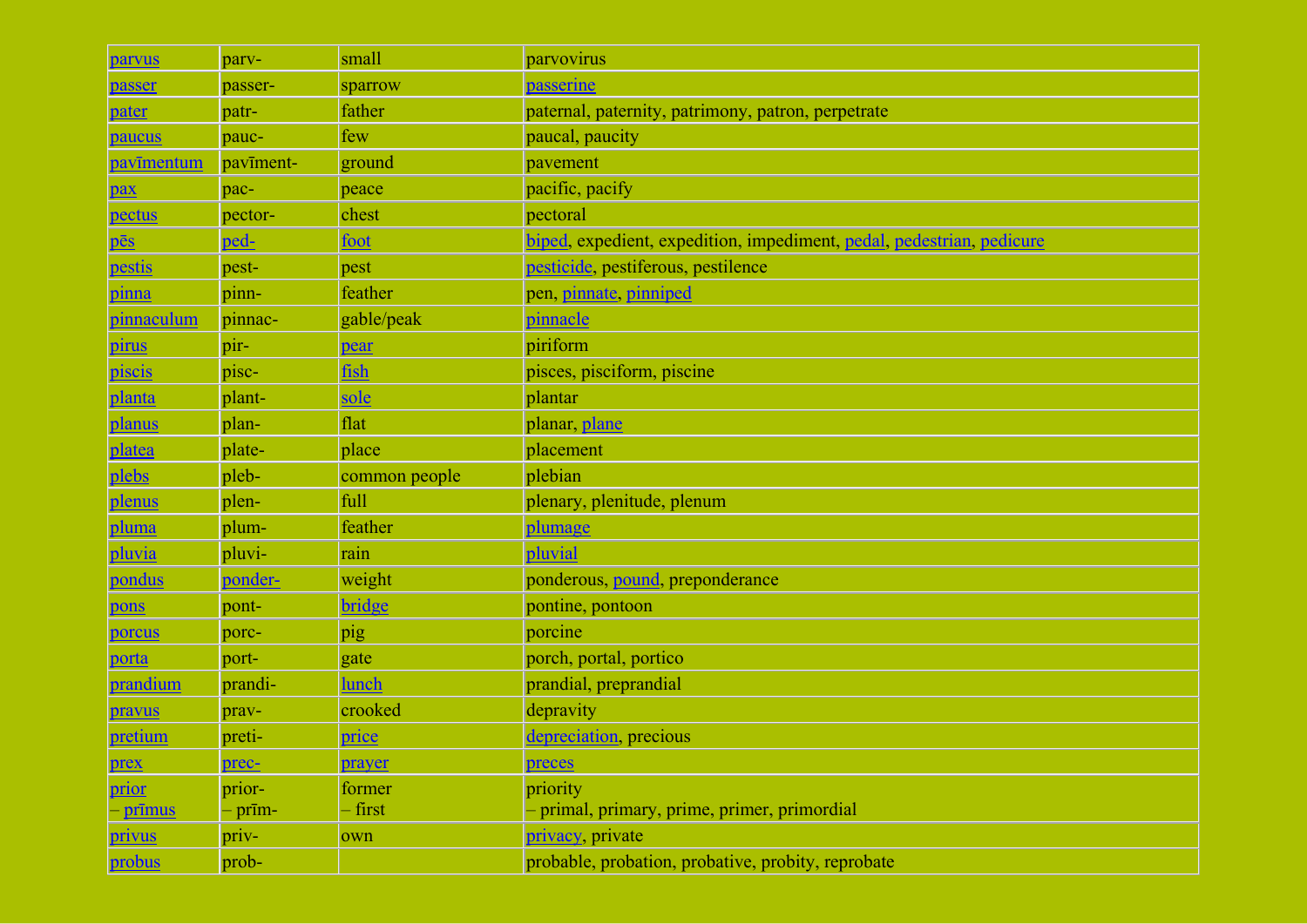| proprius                                           | propri-  | proper            | appropriate, propriety                  |  |  |  |
|----------------------------------------------------|----------|-------------------|-----------------------------------------|--|--|--|
| prunus                                             | prun-    | plum              | prune                                   |  |  |  |
| pulcher                                            | pulchr-  | beautiful         | pulchritude                             |  |  |  |
| pulmo                                              | pulmon-  | lung              | pulmonary                               |  |  |  |
| pulvis                                             | pulver-  | dust, powder      | pulverize                               |  |  |  |
| punctum                                            | punct-   | point             | contrapuntal, punctual, punctuation     |  |  |  |
| purus                                              | pur-     | pure              | <i>impurity</i> , purity                |  |  |  |
| pus                                                | pur-     | pus               | purulent                                |  |  |  |
| quadrini                                           | quadrin- | four each         | quadrin                                 |  |  |  |
| quadrum                                            | quadr-   | square            | quadrate, quadratic, quadrature         |  |  |  |
| quartus                                            | quart-   | fourth            | quartal, quartan, quartic               |  |  |  |
| <u>quaterni</u>                                    | quatern- | four each         | quaternary, quaternion                  |  |  |  |
| quintus                                            | quint-   | fifth             | quintal, quintan, quintessence, quintic |  |  |  |
| radius                                             | radi-    | ray, spoke        | radial, radian                          |  |  |  |
| radix                                              | radic-   | root              | eradicate, radical, radicand            |  |  |  |
| ramus                                              | ram-     | branch            | ramification, ramose                    |  |  |  |
| remus                                              | rem-     | oar               | bireme, quinquereme                     |  |  |  |
| rēn                                                | ren-     | kidney            | adrenal, renal, reniform                |  |  |  |
| res                                                | re-      | thing             | reality                                 |  |  |  |
| rete                                               | ret-     | net               | reticulate, retiform, retina            |  |  |  |
| $\underline{\mathbf{r}\bar{\mathbf{e}}\mathbf{x}}$ | rēg-     | king              | regal, regent                           |  |  |  |
| ripa                                               | rip-     | <b>bank</b>       | <u>riparian</u>                         |  |  |  |
| ritus                                              | rit-     | rite              | ritual                                  |  |  |  |
| rivus                                              | riv-     | brook             | derive, rival, rivose, rivulet          |  |  |  |
| rosa                                               | ros-     | rose              | rosaceous, rosary                       |  |  |  |
| rota                                               | rot-     | wheel             | rotary, rotation                        |  |  |  |
| ruber                                              | rubr-    | red               | erubescent, rubric                      |  |  |  |
| rūdis                                              | rūd-     | rude              | erudite, rudimentary                    |  |  |  |
| ruga                                               | rug-     | wrinkle           | corrugate, rugose                       |  |  |  |
| rūs                                                | rūr-     | countryside, farm | rural, rustic                           |  |  |  |
| sacer                                              | sacr-    | sacred            | sacrifice, sacristy                     |  |  |  |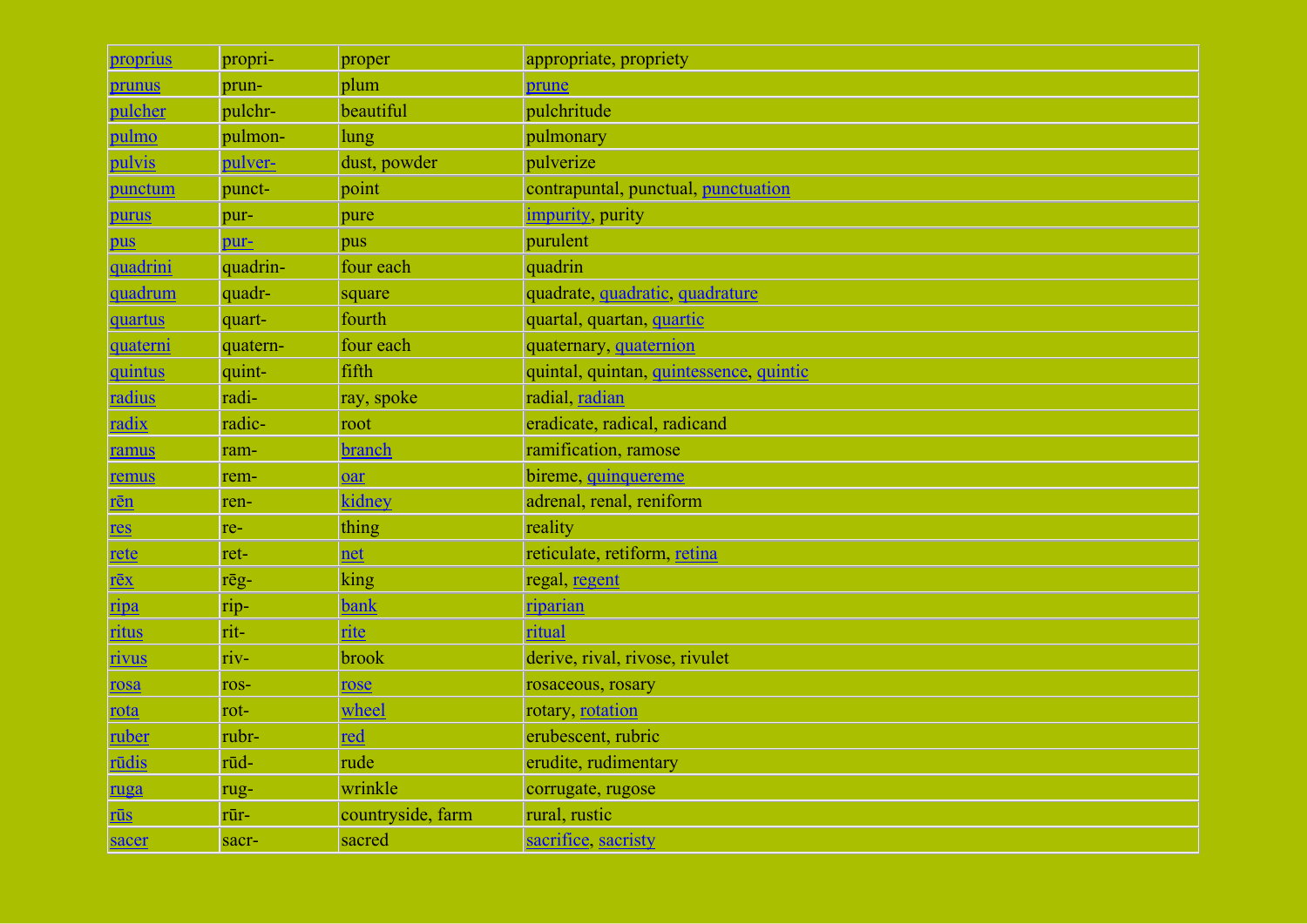| saepes             | saep-      | hedge                        | septum                                                                    |  |
|--------------------|------------|------------------------------|---------------------------------------------------------------------------|--|
| sal                | sal-       | salt                         | salary, salinity                                                          |  |
| sanguis            | sanguin-   | blood                        | consanguineous, sanguine                                                  |  |
| sanus              | san-       | sound                        | insanity, sanatorium                                                      |  |
| semen              | semin-     | seed                         | disseminate, semen, seminal, seminar, seminary                            |  |
| semis              | semi-      | half                         | semicolon, semiconductor, semiconscious, seminatural                      |  |
| senex              | sen-       | old man                      | senator, senility, senior                                                 |  |
| seni               | sen-       | six each                     | senary                                                                    |  |
| septem             | sept-      | seven                        | septangular, septemvir, septennial                                        |  |
| septeni            | septen-    | seven each                   | septenary                                                                 |  |
| sex                | sex-       | $\dot{\mathbf{S}}\mathbf{X}$ | sexangular, sexavalent, sexennial                                         |  |
| sexageni           | sexagen-   | sixty each                   | sexagenarian, sexagenary                                                  |  |
| <u>sexagesimus</u> | sexagesim- | sixtieth                     | sexagesimal                                                               |  |
| sextus             | sext-      | sixth                        | bissextile, Sext, sextan, sextans, sextic, sextile                        |  |
| sibilus            | sibil-     | hiss                         | sibilant                                                                  |  |
| siccus             | sicc-      | dry                          | desiccant, desiccation                                                    |  |
| sidus              | sider-     | constellation                | consider, sidereal                                                        |  |
| silva              | silv-      | forest                       | silvan, silviculture                                                      |  |
| similis            | simil-     | like                         | similar, verisimilitude                                                   |  |
| sincerus           | sincer-    |                              | sincerity                                                                 |  |
| singulus           | singul-    | one each                     | singularity                                                               |  |
| sinister           | sinistr-   | left                         | sinister, sinistral                                                       |  |
| sinus              | sinu-      | curve                        | sinuous                                                                   |  |
| sol                | sol-       | sun                          | insolate, solar, soliform                                                 |  |
| solum              | sol-       | bottom                       | insole, sole                                                              |  |
| solus              | sol-       | alone, only                  | sole, solitary, solitude, solo                                            |  |
| somnus             | somn-      | sleep                        | insomnia, somnolent                                                       |  |
| sonus              | son-       | sound                        | absonant, assonance, consonant, dissonance, resonance, sonorant, sonority |  |
| sopor              | sopor-     | deep sleep                   | sopor, soporific                                                          |  |
| soror              | soror-     | sister                       | sororal, sororate, sororicide, sorority                                   |  |
| spes               | sper-      | hope                         | desperado, desperate                                                      |  |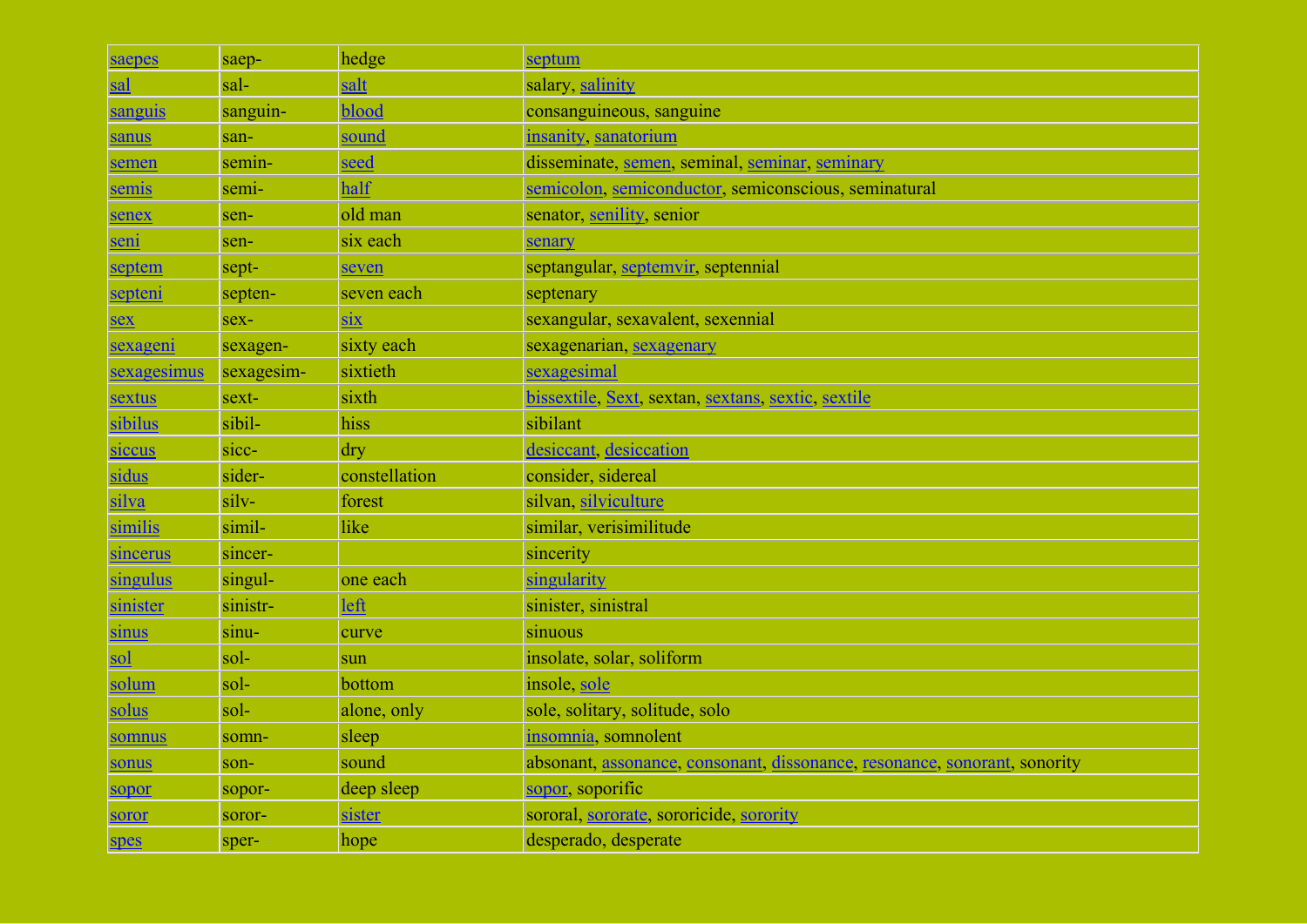| spina           | spin-       | thorn         | spinal, spinescent, spiniferous, spiniform                             |  |  |
|-----------------|-------------|---------------|------------------------------------------------------------------------|--|--|
| squama          | squam-      | scale         | squamate, squamella, squamiform, squamose, squamous                    |  |  |
| stria           | stri-       | furrow        | striation, striature                                                   |  |  |
| <b>strix</b>    | strig-      | owl           | strigine                                                               |  |  |
| suavis          | suav-       | sweet         | suave                                                                  |  |  |
| sucus<br>succus | succ-       | juice         | succulent                                                              |  |  |
| sulcus          | sulc-       | furrow        | sulcal, sulcate, sulciform                                             |  |  |
| tardus          | tard-       | slow          | retard, tardy                                                          |  |  |
| tempus          | tempor-     | time          | contemporaneous, contemporary, temporal, temporary                     |  |  |
| tenuis          | tenu-       | thin          | attenuate, extenuating, tenuous                                        |  |  |
| <u>terminus</u> | termin-     | boundary      | interminable, terminal, terminative                                    |  |  |
| <u>terni</u>    | tern-       | three each    | <u>ternary, ternion</u>                                                |  |  |
| terra           | terr-       | dry land      | terrace, terracotta, terrain, terrestrial, extraterrestrial, territory |  |  |
| <u>tertius</u>  | terti-      | third         | Terce, tertial, tertian, tertiary, tertiate                            |  |  |
| testis          | test-       | witness       | intestate, testament, testimony                                        |  |  |
| totus           | tot-        | all, whole    | totality                                                               |  |  |
| <u>tres</u>     | <u>tri-</u> | three         | triangle, triceps, triennial                                           |  |  |
| <u>tricae</u>   | tric-       | tricks        | extricate                                                              |  |  |
| turba           | turb-       |               | disturbance, turbidity, turbine                                        |  |  |
| umbra           | umbr-       | shade, shadow | adumbration, penumbra, umbrage, umbrella                               |  |  |
| uncia           | unci-       | twelfth       | ounce, quincuncial, uncial                                             |  |  |
| unda            | und-        | wave          | abundant, inundate, redundant, undulate                                |  |  |
| unus            | un-         | one           | coadunate, unary, unate, uniformity, union                             |  |  |
| <u>urbs</u>     | urb-        | <u>city</u>   | suburb urban                                                           |  |  |
| ursus           | urs-        | bear          | ursine                                                                 |  |  |
| vacuus          | vacu-       | empty         | vacuous, vacuum                                                        |  |  |
| vagus           | vag-        | wandering     | vagile, vague                                                          |  |  |
| vallum          | vall-       | rampart       | interval, vallate                                                      |  |  |
| vanus           | van-        | empty, vain   | vanity                                                                 |  |  |
| <u>varius</u>   | vari-       | varying       | variable, variety, various                                             |  |  |
| vas             | vas-        | vessel        | vasal, vase                                                            |  |  |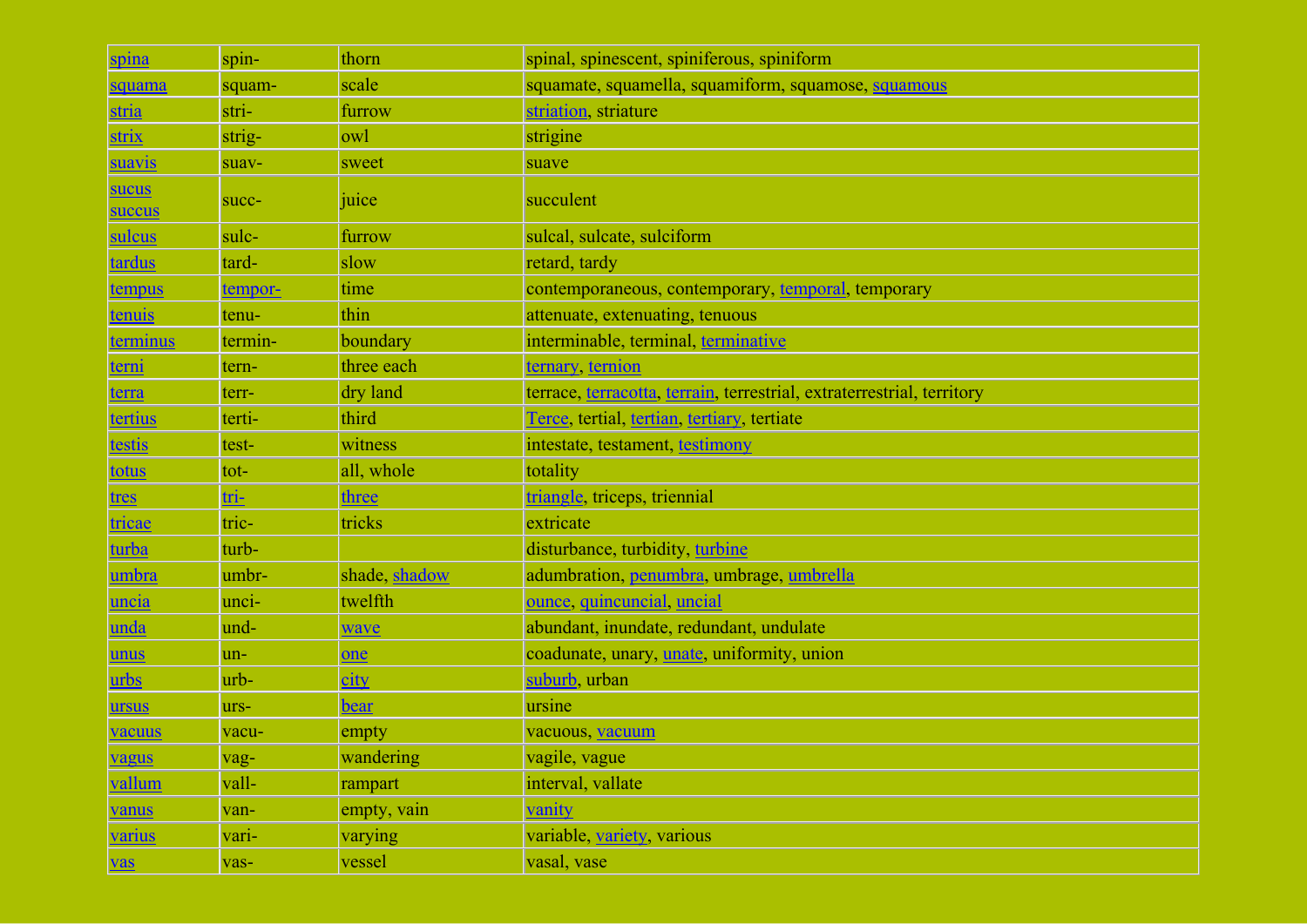| vastus         | vast-                   | empty           | devastate, vastitude                                    |
|----------------|-------------------------|-----------------|---------------------------------------------------------|
| vehiculum      | vehicul-                | wagon           | vehicle, vehicular                                      |
| velox          | veloc-                  | quick, swift    | velocity                                                |
| velum          | vel-                    | sail, veil      | velamen, velar, velate                                  |
| vena           | ven-                    | vein            | venation, venous, venule                                |
| venter         | ventr-                  | belly           | ventral, ventricle, ventriloquy                         |
| ventus         | vent-                   | wind            | ventilator                                              |
| venum          | ven-                    |                 | venality                                                |
| venus          | vener-                  | desire          | venerable, venereal                                     |
| verbum         | verb-                   | word            | adverb, proverbial, verbal, verbatim, verbose           |
| vermis         | verm-                   | worm            | vermian, vermicelli, vermicular, vermiculite, vermiform |
| vernus         | vern-                   | spring          | vernal                                                  |
| vērus          | ver-                    | true            | veracious, veracity, verify, veritable, verity          |
| vesper         | vesper-                 | evening         | vespertine                                              |
| vestigium      | vestig-                 | trace, track    | vestigial                                               |
| vestis         | vest-                   | clothing        | vest, vestment, vesture                                 |
| vetus          | veter-                  | old             | veteran                                                 |
| $\frac{via}{}$ | $\overline{vi}$ -       | way             | devious, obvious, trivial, viaduct, vialis              |
| vicis          | $vic-$                  | change          | vicarious, vicissitude                                  |
| vicus          | vic-                    |                 | vicinal, vicinity                                       |
| vigesimus      | vigesim-                | twentieth       | septemvigesimal, vigesimal                              |
| vilis          | vil-                    | cheap, vile     | revile, vilify                                          |
| vīlla          | vill-                   | country house   | villa village                                           |
| <u>vinum</u>   | $\sin$ -                | wine            | viniculture                                             |
| <u>vir</u>     | vir-                    | man (masculine) | triumvirate, virile, virility, virtue                   |
| virga          | virg-                   | rod, twig       | virgate, virgule                                        |
| viscus         | viscer-                 | internal organ  | eviscerate, visceral                                    |
| <u>vita</u>    | $\overline{\text{vit}}$ | life            | vital, vitality                                         |
| <u>vitium</u>  | viti-                   |                 | vice, vicious, vitiate                                  |
| <u>vitrum</u>  | vitr-                   | glass           | vitreous, vitriol                                       |
| <u>viverra</u> | viverr-                 | ferret          | viverrid, viverrine                                     |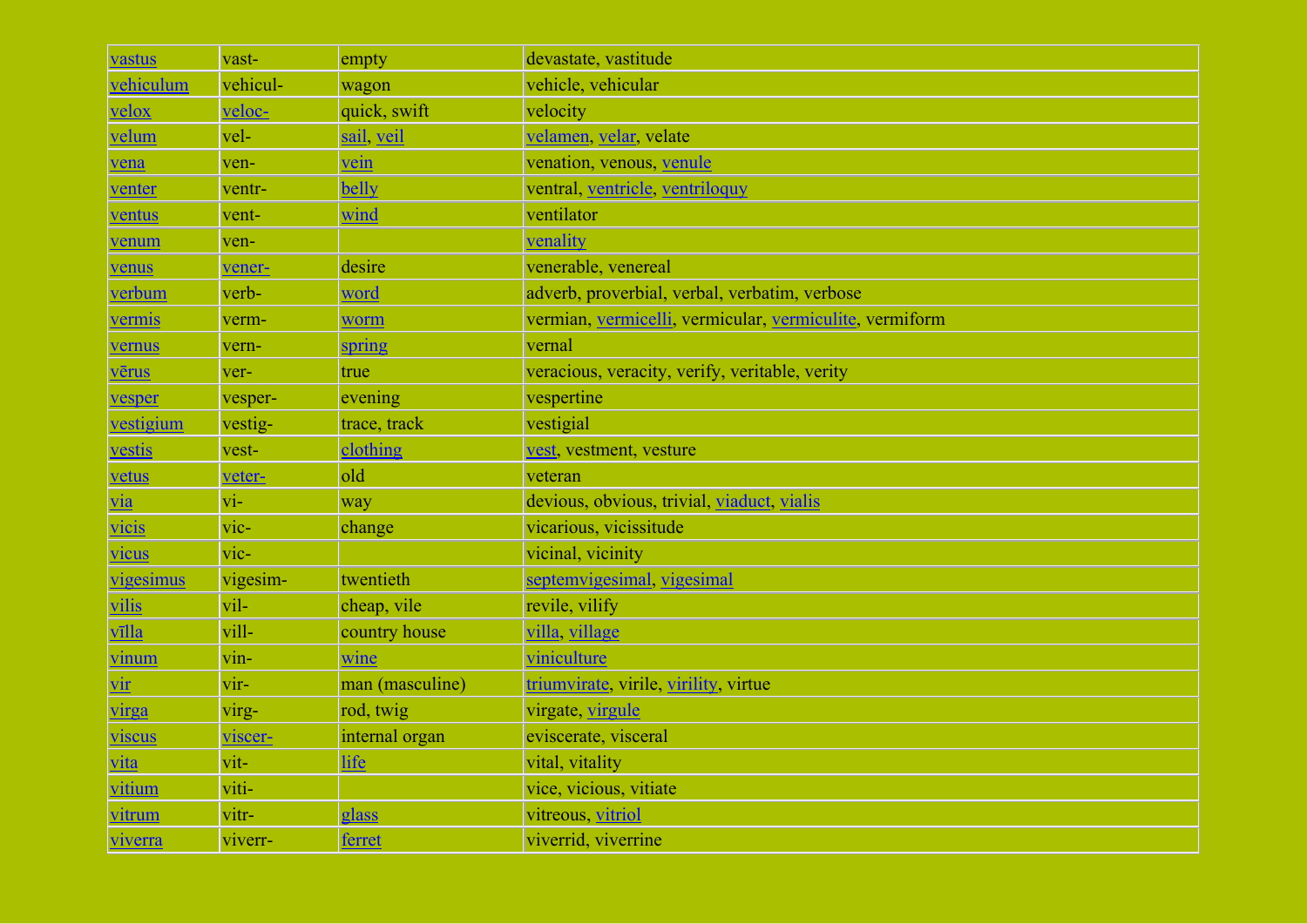| <u> vola</u>  | vol-           | palm  | volar                                 |
|---------------|----------------|-------|---------------------------------------|
| <b>VOX</b>    | $VOC-$         | voice | advocate, vocal, vocative, vociferous |
| <u>vulgus</u> | vulg-          | crowd | vulgar, vulgarity, vulgate            |
| <u>vulnus</u> | <u>vulner-</u> | wound | vulnerable, vulnerose                 |
| vulpēs        | vulp-          |       | vulpicide, vulpine                    |

## **Verbs**

In some Latin verbs, a preposition caused a vowel change in the root of the verb. For example, "capiō" prefixed with "in" becomes "incipio".

|                                                        | <b>Latin verbs</b>          |                        |                     |                |                                                                                                                                                                                                                                                                                       |  |  |  |
|--------------------------------------------------------|-----------------------------|------------------------|---------------------|----------------|---------------------------------------------------------------------------------------------------------------------------------------------------------------------------------------------------------------------------------------------------------------------------------------|--|--|--|
| <b>Citation</b><br>form                                | <b>Present</b><br>stem      | <b>Perfect</b><br>stem | Participial<br>stem | <b>Meaning</b> | <b>English derivatives</b>                                                                                                                                                                                                                                                            |  |  |  |
| $\overline{ace\overline{0}}$                           | $ac-$                       | acu-                   |                     | be sour        | acid                                                                                                                                                                                                                                                                                  |  |  |  |
| $\frac{ag\bar{o}}{-1}g\bar{o}$                         | $\underset{-ig}{\text{ag}}$ | eg-                    | $\bar{a}ct$         | act, drive     | action, actual, <i>actuary</i> , agenda, agency, agent, agility, agitate, ambiguous,<br>castigate, coagment, coagulate, cogent, cogitate, exact, exigent, fumigate,<br>indefatigable, intransigent, litigate, mitigate, navigate, purgatory, purge, redact,<br>retroactive, variegate |  |  |  |
| $al\bar{o}$                                            | $ a -$<br>$-0$ -<br>-ul-    | alu-                   | alit-<br>alt-       | nourish        | adolescent, adult, alimentary, alimony, alma mater, alumnus, coalesce, coalition                                                                                                                                                                                                      |  |  |  |
| ambulō                                                 | ambul-                      | ambulav-               | ambulat-            | walk           | amble, ambulance, ambulatory, preamble                                                                                                                                                                                                                                                |  |  |  |
| amō                                                    | am-                         | amav-                  | amat-               | like, love     | amateur, enamor                                                                                                                                                                                                                                                                       |  |  |  |
| appello                                                | appell-                     | appellav-              | appellat-           | call, address  | appeal, appellant, appellate, appellation                                                                                                                                                                                                                                             |  |  |  |
| $\overline{\mathbf{a}\mathbf{p}}\overline{\mathbf{o}}$ | ap-<br>api-<br>epi-         | $ap-$                  | apt-<br>$-$ ept $-$ | fasten         | adapt, apt, inept                                                                                                                                                                                                                                                                     |  |  |  |
| ardeō                                                  | ard-                        | ars-                   | ars-                | be on fire     | ardent, ardor                                                                                                                                                                                                                                                                         |  |  |  |
| areō                                                   | $ar-$                       |                        |                     | be dry         | arid                                                                                                                                                                                                                                                                                  |  |  |  |
| <u>arguō</u>                                           | argu-                       | argu-                  | argut-              |                | argue, argument                                                                                                                                                                                                                                                                       |  |  |  |
| audeō                                                  | aud-                        | aus-                   |                     | be bold, dare  |                                                                                                                                                                                                                                                                                       |  |  |  |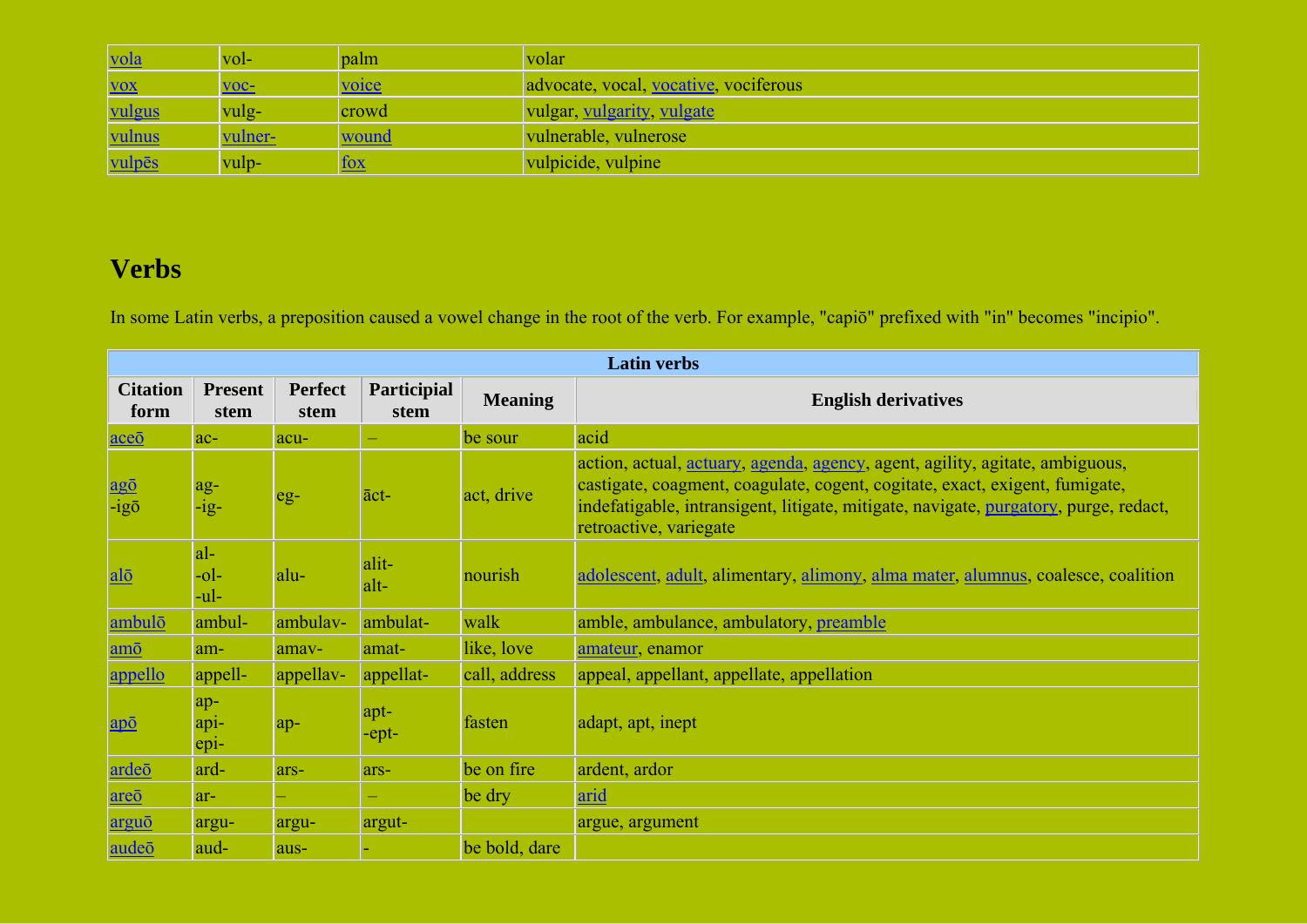| audio                                                           | aud-              | audiv-          | audit-                | hear           | audible, audition, auditorium                                                                                                                                 |
|-----------------------------------------------------------------|-------------------|-----------------|-----------------------|----------------|---------------------------------------------------------------------------------------------------------------------------------------------------------------|
| augeō                                                           | aug-              | aux-            | auct-                 | increase       | auction, augmentation, augmentative                                                                                                                           |
| $ave\overline{o}$                                               | $av-$             |                 |                       |                | avarice, avid                                                                                                                                                 |
| bibō                                                            | bib-              | bib-            | bibit-                | drink          | bibulous, imbibe                                                                                                                                              |
| $\overline{\text{c} \text{a} \text{d} \bar{\text{o}}}$<br>-cidō | cad-<br>-cid-     | cecid-          | cas-                  | fall           | accident, cadence, case, decadent, deciduous, incident, recidivous                                                                                            |
| caedō                                                           | caed-<br>cid-     | cecid-          | caes-<br>$-cis-$      | cut            | caesura, concise, decision, excise, incision, precise, succise                                                                                                |
| caleō                                                           | cal-              | calu-           |                       | be warm        | calid, calor, calorie                                                                                                                                         |
| cano                                                            | can-<br>-cin-     | cecin-          | cant-<br>-cent-       | sing           | cantata, canticle, cantor, cantus, incantation, recant                                                                                                        |
| $\frac{\text{capi}\bar{o}}{\text{capi}\bar{o}}$                 | cap-              | cep-<br>$-cip-$ | capt-<br>$-$ cept $-$ | take           | accept, capable, capacity, caption, captious, captive, capture, concept, deception,<br>except, incipient, intercept, recipe, recipient, receptacle, reception |
| careō                                                           | car-              | caru-           | carit-                | lack           | charity, precarious                                                                                                                                           |
| carpō<br>-cerpō                                                 | carp-<br>-cerp-   | carps-          | carpt-<br>-cerpt-     | pick, pluck    | carpe diem, excerpt                                                                                                                                           |
| caveō                                                           | cav-              | cav-            | caut-                 | beware         | caution, caveat, precaution                                                                                                                                   |
| <u>cēdō</u>                                                     | $c\bar{e}d$ -     | cess-           | cess-                 | yield, depart  | abscess, accede, concede, decedent, excessive, intercede, precede, precession,<br>précis, recede, recession, secession                                        |
| $c$ ēlō<br>-culō                                                | $cēl-$<br>-cul-   | celav-          | celat-<br>-cult-      | hide           | conceal, occult                                                                                                                                               |
| cenō                                                            | cen-              | cenav-          | cenat-                | dine           |                                                                                                                                                               |
| cernō                                                           | cern-             | crev-           | cret-                 | separate, sift | discern, discrete, excretion, secretion                                                                                                                       |
| cieō                                                            | $\overline{ci}$ - | $civ-$          | cit-                  |                | excitement, incite                                                                                                                                            |
| $c$ ing $\bar{o}$                                               | cing-             | cinx-           | cinct-                | encircle, gird | cincture, succinct                                                                                                                                            |
| clāmō                                                           | clām-             | clāmāv-         | clāmāt-               | call           | acclamation, clamor, exclaim, proclamation                                                                                                                    |
| claudō<br>-clūdō                                                | claud-<br>-clūd-  | claus-          | claus-<br>-clūs-      | close          | clause, conclude, exclusive, occlusion, preclude                                                                                                              |
| $clin\bar{o}$                                                   | clin-             | clinav-         | clinat-               | lean           | decline, inclination, recline                                                                                                                                 |
| $\frac{\text{cogit\bar{o}}}{\text{cogit\bar{o}}}$               | cogit-            | cogitav-        | cogitat-              | think, ponder  | cogitate                                                                                                                                                      |
| colligo                                                         | collig-           | colleg-         | collect-              | collect        | collect                                                                                                                                                       |
| <u>colō</u>                                                     | col-<br>cul-      | colu-           | colt-<br>cult-        |                | colony, cultivate, culture                                                                                                                                    |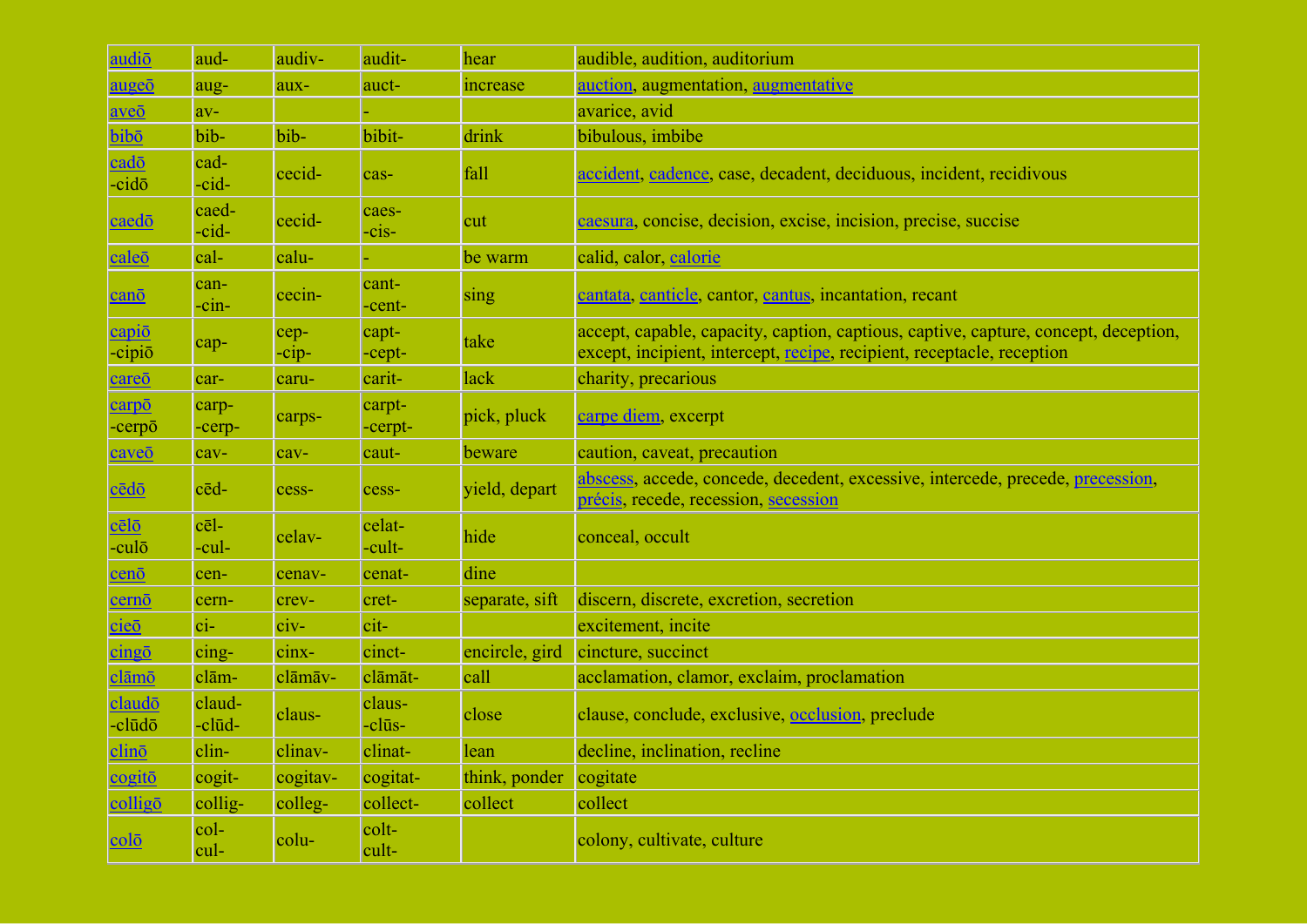| cōnor                               | con-          | conat-        |                 | try            | conation                                                                                                                                                                                                                                                                  |
|-------------------------------------|---------------|---------------|-----------------|----------------|---------------------------------------------------------------------------------------------------------------------------------------------------------------------------------------------------------------------------------------------------------------------------|
| coquō                               | coqu-         | cox-          | coct-           | cook           | coctile, concoct, decoction, precocious                                                                                                                                                                                                                                   |
| consulō                             | consul-       | consulu-      | consult-        | consult        | consult, counsel                                                                                                                                                                                                                                                          |
| $\overline{\text{creo}}$            | cre-          |               | creat-          | make           | creation, creature                                                                                                                                                                                                                                                        |
| cresco                              | cresc-        |               | cret-           | grow           | accretion, crescendo, crescent, decrease                                                                                                                                                                                                                                  |
| $cub\bar{o}$                        | cub-          | cubu-         | cubat-          | lie            | concubinage, incubator, succubus                                                                                                                                                                                                                                          |
| -cumbō                              | -cumb-        | -cubu-        | -cubit-         | lie            | incumbent, recumbence, succumb                                                                                                                                                                                                                                            |
| cupio                               | cup-          | cupiv-        | cupit-          | desire         | cupidity                                                                                                                                                                                                                                                                  |
| $curr\bar{o}$                       | curr-         | cucurr-       | curs-           | run            | course, current, cursive, cursor, discourse, occurrence, recursion                                                                                                                                                                                                        |
| dicō                                | dic-          | dicav-        | dicat-          |                | dedicate, predicate                                                                                                                                                                                                                                                       |
| dicō                                | dic-          | dix-          | dict-           | say            | diction, edict, prediction                                                                                                                                                                                                                                                |
| $\overline{\text{d}\bar{\text{o}}}$ | $d-$          | ded-<br>-did- | dat-<br>-dit-   | give           | addendum, dative, editor, perdition, redditive, tradition                                                                                                                                                                                                                 |
| doceō                               | doc-          | docu-         | doct-           | teach          | doctor, doctrine, document                                                                                                                                                                                                                                                |
| doleō                               | dol-          | dolui         | dolit-          | grieve         | dolor, condolence                                                                                                                                                                                                                                                         |
| dormiō                              | dorm-         | dormiv-       | dormit-         | sleep          | dormitory                                                                                                                                                                                                                                                                 |
| dubitō                              | dubit-        | dubitav-      | dubitat-        | doubt          | indubitable                                                                                                                                                                                                                                                               |
| $duc\bar{o}$                        | duc-          | dux-          | duct-           | lead           | abductor, conductor, deduce, deductible, deduction, duct, educe, reduction                                                                                                                                                                                                |
| $ed\bar{o}$                         | ed-           | ed-           | $es-$           | eat            | edible, esculent                                                                                                                                                                                                                                                          |
| $em\bar{o}$<br>-imō                 | em-<br>-1m-   | em-           | empt-           | buy            | exempt, preemptive, redeem, redemption                                                                                                                                                                                                                                    |
| $\overline{e\overline{0}}$          | $e-$          | 1-            | it-             | g <sub>o</sub> | ambient, ambit, ambition, coitus, exit, obituary, preterite, sedition, transit                                                                                                                                                                                            |
| $err\bar{o}$                        | err-          | errav-        | errat-          | stray          | errant, erratic, erratum                                                                                                                                                                                                                                                  |
| faciō<br>-ficiō                     | fac-<br>-fic- | fec-<br>-fic- | fact-<br>-fect- | make           | confect, confectionery, deficient, difficulty, effective, efficiency, facile, fact,<br>faction, factious, factory, factual, faculty, infection, office, official, perfection,<br>perfective, prefecture, proficient, semelfactive                                         |
| fallo                               | fall-         | fefell-       | fals-           |                | fallacy, falsity                                                                                                                                                                                                                                                          |
| faveō                               | $fav-$        | favu-         | favit-          |                | favor                                                                                                                                                                                                                                                                     |
| fendō                               | fend-         |               | fens-           |                | defend, fence, offensive                                                                                                                                                                                                                                                  |
| <u>ferō</u>                         | fer-          | tul-          | $l$ āt-         | bear, bring    | ablative, allative, conifer, correlation, difference, delative, elative, fertile, fertility,<br>illative, inference, interfere, lative, perlative, preference, prolate, prolative, refer,<br>reference, referendum, relate, sublative, superlative, transfer, translation |
| ferve <sub>o</sub>                  | ferv-         |               |                 |                | fervid, fervor                                                                                                                                                                                                                                                            |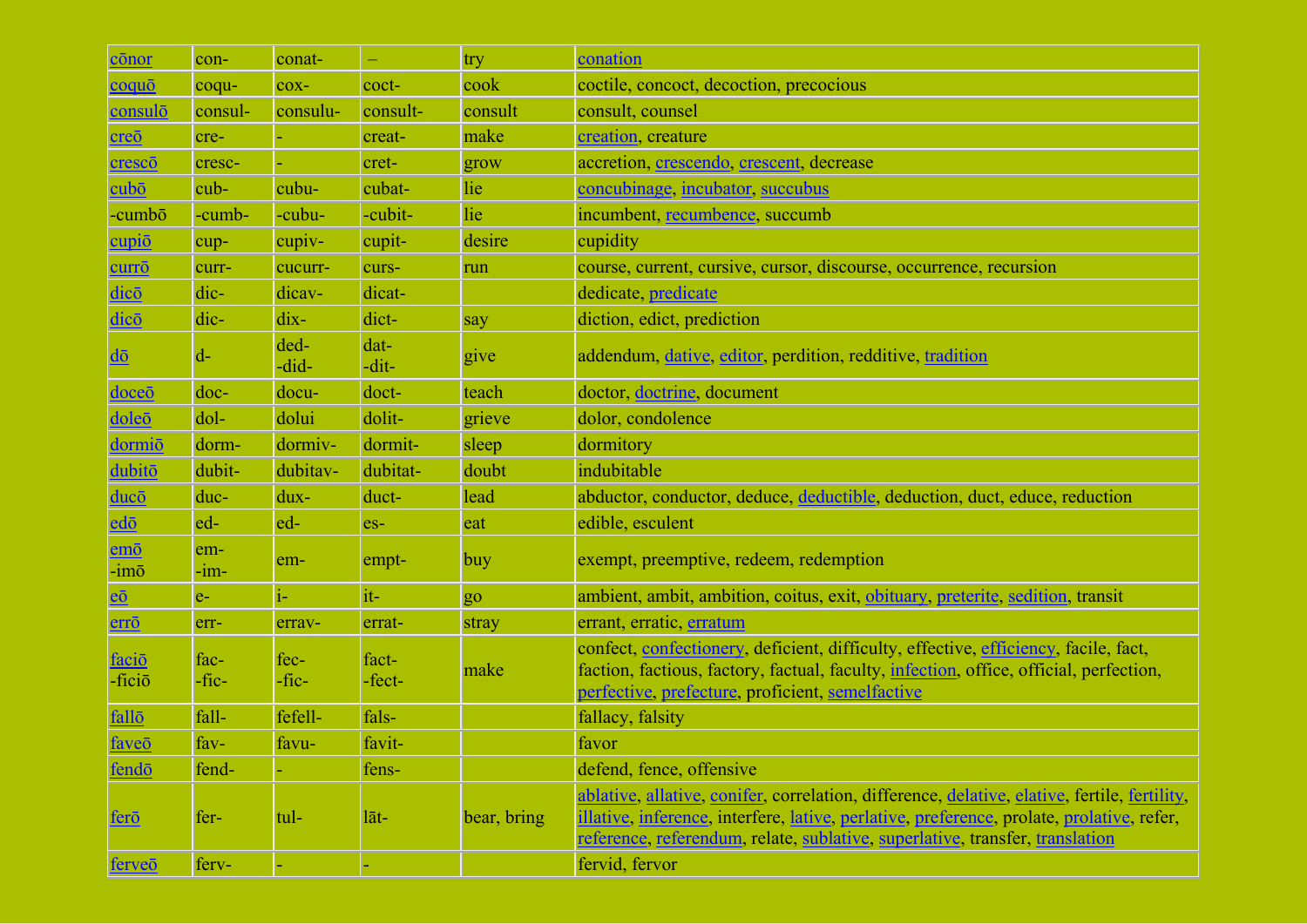| figō                          | $fig-$            | fix-              | fix-              | fix                | affix, crucifixion, fixure, suffix                                           |
|-------------------------------|-------------------|-------------------|-------------------|--------------------|------------------------------------------------------------------------------|
| findō                         | find-             | fid-              | fiss-             | cleave, split      | bifid, fissile, fission, <i>fissure</i> , <i>fistula</i>                     |
| fingō                         | fing-             | finx-             | fict-             | fashion,<br>invent | fiction, fictive, figment                                                    |
| fiō                           | $fi-$             | ÷,                | Ξ,                | be made            | fiat                                                                         |
| flecto                        | flect-            | flex-             | flex-             | bend               | deflect, flexible, flexure, inflection, reflex                               |
| fligō                         | flig-             | flix-             | flict-            | strike             | affliction, conflict, inflict, profligate                                    |
| flo                           | $f1-$             | flav-             | flat-             | blow               | conflate, flatulence, inflate, soufflé, sufflate                             |
| $flu\bar{o}$                  | flu-              | flux-             | flux-             | flow               | affluent, confluence, effluent, flume, influx                                |
| fodiō                         | fod-              | fod-              | foss-             | dig                | fossil                                                                       |
| for                           | $f -$             | $fat-$            | ÷,                | say, speak         | affable, fabulous, fame, fate, ineffable, infamy, infant                     |
| frangō<br>$-$ fring $\bar{o}$ | frang-<br>-fring- | freg-             | fract-            | break              | diffract, fractal, fraction, fracture, fragile, fragment, infringe, suffrage |
| fricō                         | fric-             | fricu-            | frict-            | rub                | fricative friction                                                           |
| frigeō                        | frig-             |                   |                   | be cold            | frigid                                                                       |
| frigo                         | frig-             | frix-             | frict-            | parch              |                                                                              |
| fruor                         | fru-              | fruct-            |                   | enjoy              |                                                                              |
| fugiō                         | fug-              | fug-              | fugit-            | flee               | fugitive, refugee                                                            |
| fundō                         | fund-             | fūd-              | fūs-              | pour               | confound, effusive, fusion, profusion, refund                                |
| fungor                        | fung-             | funct-            |                   | do                 | defunct, fungible, function                                                  |
| gaudeō                        | gaud-             |                   | gavis-            | rejoice            |                                                                              |
| gerō                          | ger-              | gess-             | gest-             | carry              | agger, congestion, digestion, gerund, gestation, gesture, ingest, suggest    |
| gradior<br>-gredior           | gradi-<br>-gredi- | gress-<br>-gress- |                   | step               | egress, gradient, ingredient, progressive, transgression                     |
| gustō                         | gust-             | gustav-           | gustat-           | taste              | gustation, gustatory                                                         |
| habeō<br>-hibeō               | habe-<br>-hibe-   | habu-             | habit-<br>-hibit- | have               | exhibit, habitual, inhibitory, prohibitive, rehabilitation                   |
| haereō                        | haer-             | haes-             | haes-             | cling, stick       | adhere, cohesion, hesitation                                                 |
| halō                          | hal-<br>-hel-     | halav-            | halat-            | breathe            | exhale, inhalation                                                           |
| hauriō                        | hauri-            | haus-             | haust-            | draw               | exhaust                                                                      |
| hiō                           | hi-               | hiav-             | hiat-             | gape               | hiatal, hiatus                                                               |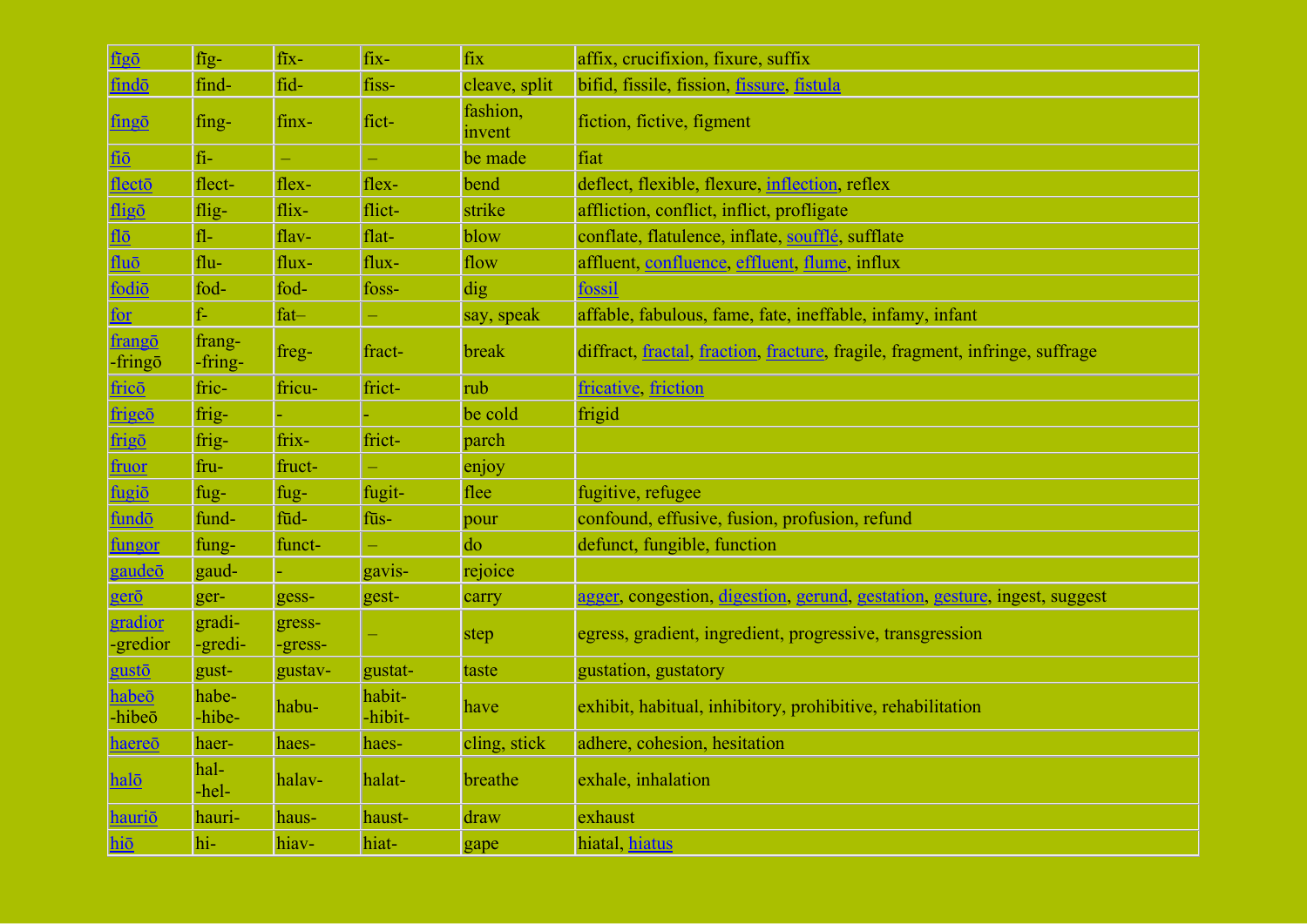| iaceō                                | iac-             | iacu-             | jacit-           | be thrown, lie adjacent |                                                                                                     |
|--------------------------------------|------------------|-------------------|------------------|-------------------------|-----------------------------------------------------------------------------------------------------|
| iaciō<br>$-ici\bar{o}$               | $1ac-$           | iec-<br>$(j)$ ic- | jact-<br>-ject-  | throw                   | abject, conjecture, ejector, inject, objective, projectile, reject                                  |
| irascor                              | irasc-           | irat-             |                  | be angry                | irascible, irate                                                                                    |
| labor                                | lab-             | laps-             | ÷,               | slide, slip             | collapse, elapse, labile, prolapse, relapse                                                         |
| laciō<br>-liciō                      | lac-<br>$-lic-$  | -licu-            | -lect-           | <b>lure</b>             | delicious, elicit, illicit                                                                          |
| laedō<br>$-lid\bar{o}$               | laed-<br>$-lid-$ | laes-<br>$-lis-$  | laes-<br>$-lis-$ | hurt                    | collide, elision, lesion                                                                            |
| langueō                              | langu-           |                   |                  |                         | languid, languish, languor                                                                          |
| laudō                                | laud-            | laudav-           | laudat-          | praise                  | laud, laudable, laudatory                                                                           |
| $l$ avō                              | $lav-$           | $lav-$            | laut-, lot-      | wash                    | lavatory, loment, lotion, loture                                                                    |
| lēgō                                 | $l\bar{e}g-$     | $legav-$          | legat-           | send                    | allege, delegate, relegation                                                                        |
| $leg\bar{o}$<br>-ligō                | $leg-$<br>-lig-  | $leg-$            | lect-            | choose,<br>gather, read | collect, diligence, election, eligible, lecture, legend, legible, neglect, negligence,<br>selective |
| leq                                  |                  |                   | let-<br>$-lit-$  |                         | deletion, indelible                                                                                 |
| libō                                 | lib-             | libav-            | libat-           | pour                    | libation                                                                                            |
| libō                                 | lib-             |                   | libit-           | please                  | libido                                                                                              |
| ligō                                 | $lig-$           | ligav-            | ligat-           | bind                    | ligament, ligature, obligation                                                                      |
| linquō                               | linqu-           | liqu-             | lict-            | abandon                 | delinquent, derelict, relinquish, reliquary                                                         |
| liveō                                | liv-             |                   |                  |                         | livid, livor                                                                                        |
| $loc\bar{o}$                         | $loc-$           | locav-            | locat-           | place, put              | allocate, location                                                                                  |
| <u>loquor</u>                        | loqu-            | locut-            | ÷                | speak                   | circumlocution, colloquial, eloquence, grandiloquent, interlocutory                                 |
| luceō                                | luc-             | lux-              |                  |                         | be light, shine lucent, pellucid                                                                    |
| <b>luctor</b>                        | luct-            | luctat-           | ÷,               | wrestle                 | reluctance                                                                                          |
| lūdō                                 | lūd-             | lūs-              | lūs-             | play                    | allusion, collude, illusion, ludicrous                                                              |
| $\overline{\text{lu}\bar{\text{o}}}$ | lu-              | lu-               | lut-             | wash                    | dilute, elution, pollution                                                                          |
| maneō                                | man-             | mans-             | mans-            | stay                    | immanent, mansion, permanent, remain                                                                |
| mānō                                 | mān-             | manav-            | manat-           | flow                    | emanation                                                                                           |
| meō                                  | me-              | meav-             | meat-            | go, pass                | permeate                                                                                            |
| mergō                                | merg-            | mers-             | mers-            | dip                     | emerge, immerse                                                                                     |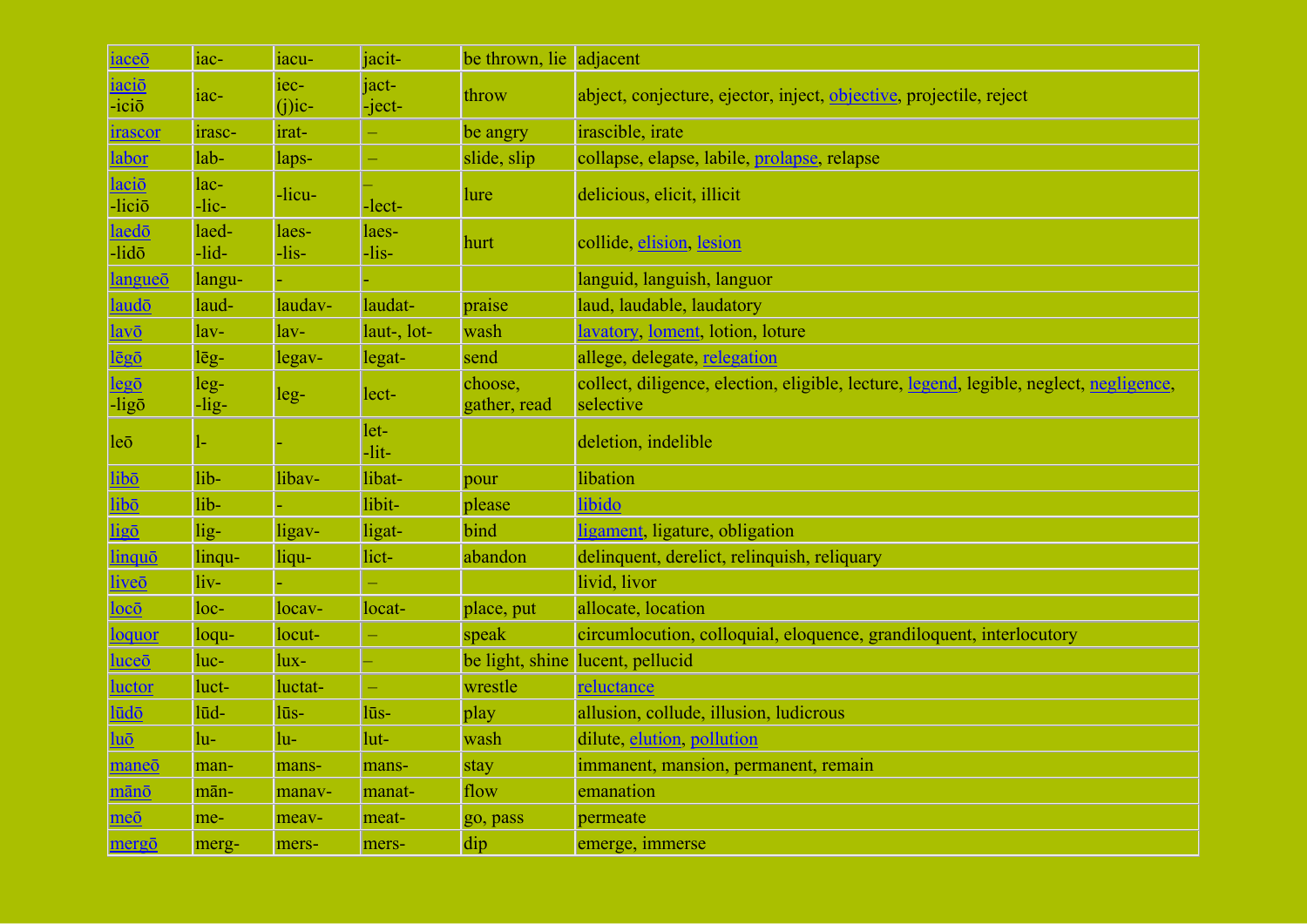| migrō            | migr-            | migrav-       | migrat-                            |                            | emigrate, immigrant, migration                                                          |
|------------------|------------------|---------------|------------------------------------|----------------------------|-----------------------------------------------------------------------------------------|
| minuō            | minu-            | minu-         | minut-                             | lessen                     | diminuendo, diminution, diminutive                                                      |
| misceō           | misc-            | miscu-        | mixt-                              | mix                        | admixture, miscible, mixture                                                            |
| mittō            | mitt-            | mīs-          | miss-                              | send                       | commissure, commit, manumission, missile, missive                                       |
| molō             | mol-             | molu-         | molit-                             | grind                      | demolition, emolument, molar                                                            |
| moneō            | mon-             | monu-         | monit-                             | warn                       | admonition, monitor, premonition                                                        |
| monstrō          | monstr-          | monstrav-     | monstrat-                          |                            | demonstrate                                                                             |
| moveō            | mov-             | mov-          | mot-                               | move                       | demotion, commotion, emotion, motile, motion, motive, motor, move, promotion            |
| narrō            | narr-            | narrav-       | narrat-                            | tell                       | narrative, narrator                                                                     |
| nascor           | nasc-            | nat-<br>gnat- |                                    | be born                    | agnate, cognate, innate, nascent, natal, nation, native, nature, prenatal, supernatural |
| natō             | nat-             | natav-        | natat-                             | float, swim                | natatorium                                                                              |
| necō             | nec-             | necav-        | necat-                             | kill                       | enecate                                                                                 |
| nectō            | nect-            | nexu-         | nex-                               | join, tie                  | annex, connect, nexus                                                                   |
| nōscō<br>-gnōscō | nōsc-<br>-gnosc- | nosc-         | nōt-<br>$-gn\bar{o}t-, -$<br>gnit- | know                       | cognitive, ignoble, nobility, notable, notice, notion                                   |
| nuntiō           | nunt-            | nuntiav-      | nuntiat-                           | bring news of,<br>announce | announce, renunciation                                                                  |
| <u>nutriō</u>    | nutr-            | nutriv-       | nutrit-                            | nourish                    | nutrient, nutriment, nutrition, nutritious                                              |
| <b>odi</b>       | od-              |               |                                    | hate                       | odious, odium                                                                           |
| oleō             | $ol-$            | olu-          |                                    | smell                      | olid, redolent                                                                          |
| opto             | opt-             | optav-        | optat-                             | choose                     | adopt, opt                                                                              |
| orior            | ori-             | $ort-$        | ÷,                                 | rise                       | abort, orient                                                                           |
| orō              | or-              | orav-         | orat-                              | speak                      | orator, perorate                                                                        |
| palleō           | pall-            | pallu-        |                                    | be pale                    | pallid, pallor                                                                          |
| pangō<br>-pingo  | pang-<br>-ping-  | pepig-        | pact-                              | fasten                     | compact, impact, impingement                                                            |
| pareō            | par-             | paru-         | parit-                             | be ready                   | apparent, apparition, disparition, transparent                                          |
| pareō            | par-             | paru-         | parit-                             | obey                       | parent, parenthood                                                                      |
| <u>pariō</u>     | par-<br>-per-    | peper-        | part-<br>-pert-                    |                            | biparous, parent, vivipary                                                              |
| parō             | par-             | parav-        | parat-                             | make ready                 | disparate, prepare, reparation, separate                                                |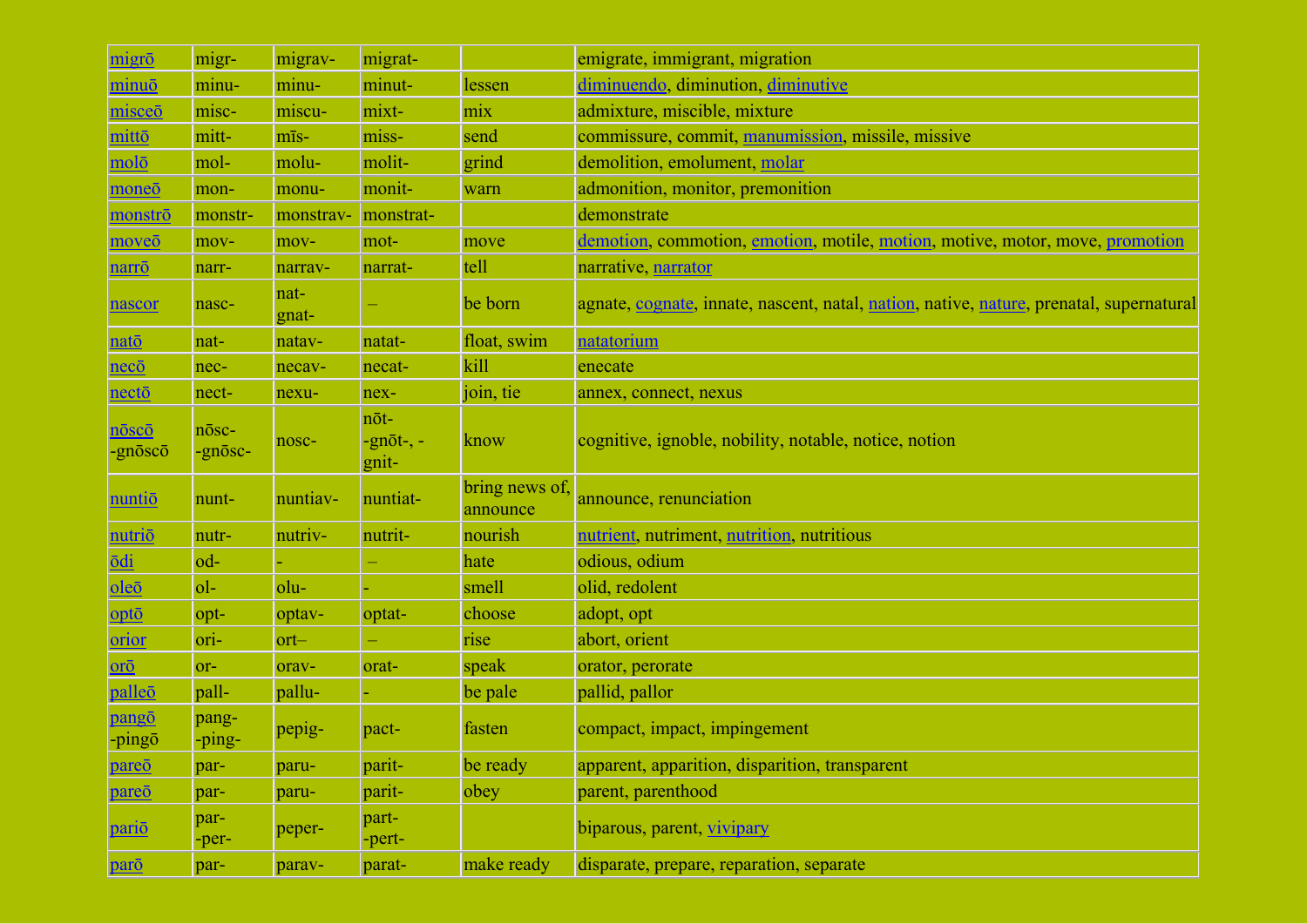| pascō                                     | pasc-              | pav-     | past-               | feed                | pastor, pasture, repast                                                                        |
|-------------------------------------------|--------------------|----------|---------------------|---------------------|------------------------------------------------------------------------------------------------|
| pateō                                     | pat-               | patu-    | ÷                   | be open             | patent                                                                                         |
| patior                                    | pat-               | pass-    | ÷,                  | endure              | compatible, passive, patient                                                                   |
| paviō                                     | pav-               | paviv-   | pavit-              | beat                | pavement                                                                                       |
| pellō                                     | pell-              | pepul-   | puls-               | push                | compel, depulsion, propel, repulsion                                                           |
| <u>pendeō</u>                             | pend-              | pepend-  |                     | be hanging,<br>hang | dependent, pending, pensile, propensity                                                        |
| pendō                                     | pend-              | pepend-  | pens-               | weigh               | compendium, dispense, expend, pension, pensive, suspense                                       |
| perior                                    | per-               |          |                     |                     | experience, experiment, peril                                                                  |
| petō                                      | pet-               | petiv-   | petit-              | seek, attack        | appetite, compete, <i>impetus</i> , petulant, repetition                                       |
| pingō                                     | ping-              | pinx-    | pict-               | paint               | depict, picture, pigment                                                                       |
| place <sub>o</sub><br>-plice <sub>o</sub> | plac-<br>-plic-    | placu-   | placit-<br>-plicit- | please              | complacent, placid                                                                             |
| placō                                     | plac-              | placav-  | placat-             |                     | implacable, placate                                                                            |
| plangō                                    | plang-             | planx-   | planct-             |                     | plangent                                                                                       |
| plaudō<br>-plodō                          | plaud-<br>-plod-   | plaus-   | plaus-<br>-plos-    | clap                | applaud, explode, plaudit, plausible                                                           |
| plectō                                    | plect-             | plex-    | plex-               | plait               | complexity, perplex                                                                            |
| pleō                                      | ple-               | plev-    | plet-               | fill                | completion, deplete, implement, plenary, plenitude, plenum, replete, supplement,<br>suppletion |
| plicō                                     | plic-              | plicav-  | plicat-             | fold                | complicate, duplication, multiplicand, replicate                                               |
| plōrō                                     | plor-              | plorav-  | plorat-             |                     | deplore, implore                                                                               |
| poliō                                     | pol-               | poliv-   | polit-              | smoothen            | interpolate, polish, polite                                                                    |
| pōnō                                      | pōn-               | posu-    | posit-              | put                 | component, composite, depositor, juxtaposition, postpone, repository                           |
| portō                                     | port-              | portav-  | portat-             | carry               | comport, deportation, export, import, portable, portage, transport, transportation             |
| potō                                      | pot-               | potav-   | potat-              | drink               | potable, potion                                                                                |
| precor                                    | prec-              | precat-  | ÷                   | pray                | deprecate, precarious                                                                          |
| prehendō                                  | prehend-<br>prend- | prehend- | prehens-<br>prens-  | grasp               | apprehension, comprehend, prehensile, reprehensible                                            |
| premō<br>-primō                           | prem-<br>-prim-    | press-   | press-              | press, push         | imprimatur, oppress, pressure, repression, reprimand                                           |
| pugnō                                     | pugn-              | pugnav-  | pugnat-             | fight               | impugn, pugnacious, repugnant                                                                  |
| pungō                                     | pung-              | pupug-   | punct-              | prick               | puncture, pungent                                                                              |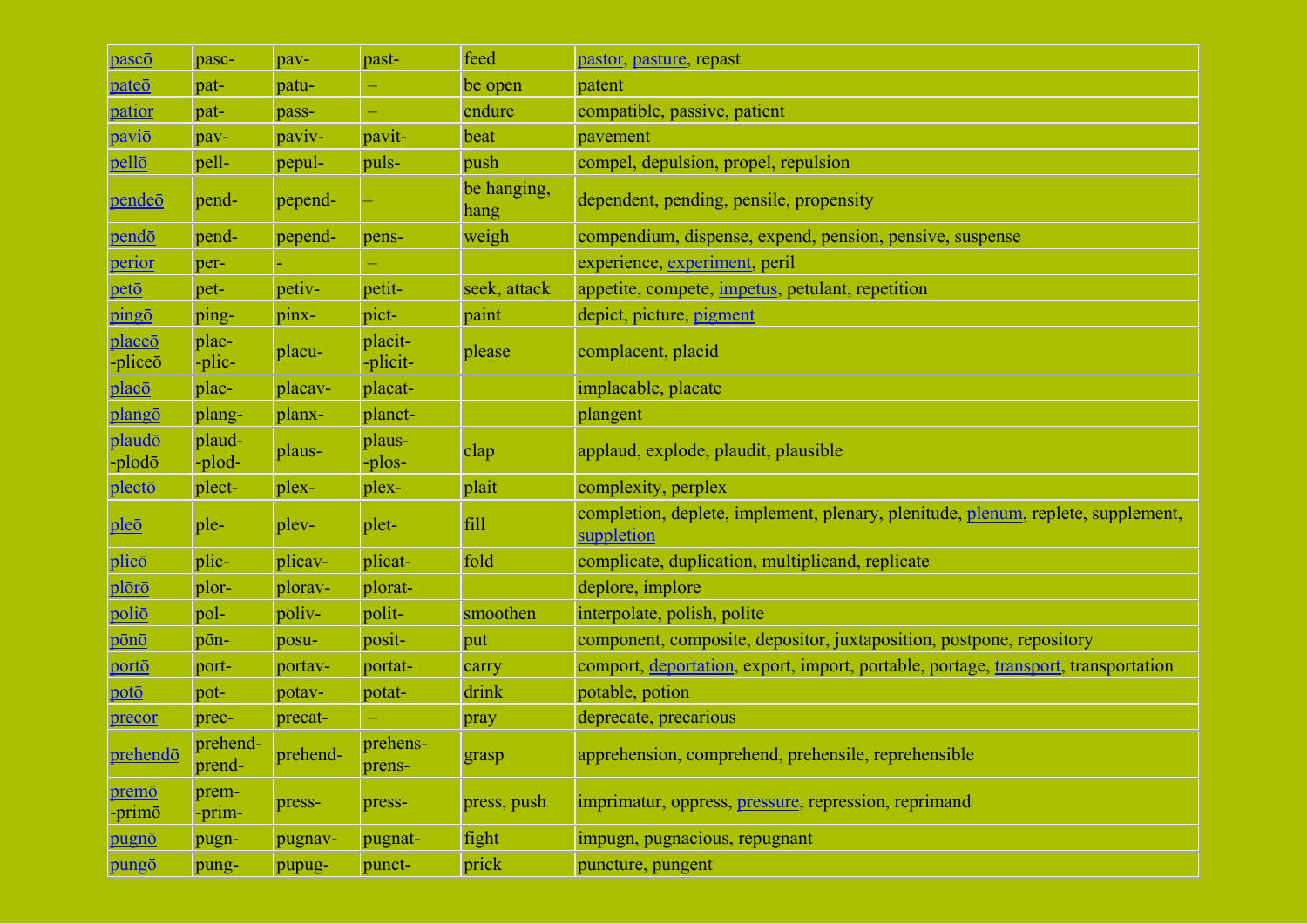| putō                    | put-              | putav-          | putat-               | prune, think        | amputation, compute, deputy, dispute, impute, putative, reputable, reputation                                           |
|-------------------------|-------------------|-----------------|----------------------|---------------------|-------------------------------------------------------------------------------------------------------------------------|
| quaero<br>-quirō        | quaer-<br>-quir-  | quaesiv-        | quaesit-<br>-quisit- | search, seek        | acquisition, inquire, inquisitive, perquisite, query                                                                    |
| <u>quatiō</u><br>-cutio | quat-<br>-cut-    |                 | quass-<br>-cuss-     | shake               | concussion, decussation, percussion                                                                                     |
| <u>radō</u>             | rad-              | ras-            | ras-                 | scrape, shave       | abrade, erasure                                                                                                         |
| ranceō                  | ranc-             |                 |                      | be rotten           | rancid, rancor                                                                                                          |
| rapiō<br>-ripiō         | rap-<br>$-rip-$   | rapu-           | rapt-<br>-rept-      |                     | rapacious, rape, rapidity, rapt, raptor, rapture, surreptitious                                                         |
| recordor                | record-           | recor-          | recordat-            | remember,<br>recall | record                                                                                                                  |
| <u>regō</u><br>-rigō    | reg-<br>-rig-     | rex-            | rect-                | keep straight       | correction, director, dirigible, incorrigible, rectitude, resurrection                                                  |
| repō                    | rep-              | reps-           | rept-                | crawl, creep        | reptile                                                                                                                 |
| rideō                   | ride-             | ris-            | ris-                 | laugh, smile        | derision, ridiculous, risible                                                                                           |
| rigeō                   | rig-              |                 |                      | be stiff            | rigid, rigor                                                                                                            |
| rodō                    | rod-              | ros-            | ros-                 | gnaw                | corrode, erosion, rodent                                                                                                |
| rogō                    | rog-              | rogav-          | rogat-               | ask                 | abrogate, derogatory, interrogation                                                                                     |
| rumpō                   | rump-             | rup-            | rupt-                | break, burst        | abrupt, corrupt, disrupt, eruption, interrupt, rupture                                                                  |
| saliō<br>-siliō         | sal-<br>$-sil-$   | salu-<br>-silu- | salt-                | jump                | assail, assault, resilient, salient                                                                                     |
| saltō                   | salt-<br>-sult-   | saltav-         | saltat-<br>-sultat-  |                     | desultory, exult, result                                                                                                |
| scandō<br>-scendō       | scand-<br>-scend- | scand-          | scans-<br>-scens-    | climb               | ascend, condescension, descent, scansion, transcendental                                                                |
| $\overline{\text{sci}}$ | sci-              | sciv-           | scit-                | know                | conscience, nescience, plebiscite, prescient, science                                                                   |
| scrībō                  | scrib-            | scrips-         | script-              | write               | describe, prescription, scripture, scribble, transcribe                                                                 |
| <u>secō</u>             | sec-              | secu-           | sect-                | cut                 | bisect, dissection, intersect, intersectionality, secant, sectile, section, sector,<br>segment, trisectrix, vivisection |
| sedeō<br>$-side\bar{o}$ | sede-<br>-side-   | sed-            | sess-                | sit                 | dissident, insidious, obsession, presidium, reside, sedentary, sediment, sessile,<br>session, subside, supersede        |
| sedō                    | sed-              | sedav-          | sedat-               |                     | sedative                                                                                                                |
| sentio                  | senti-            | sens-           | sens-                | feel                | assent, consensus, dissent, sentence, sentient, sentiment                                                               |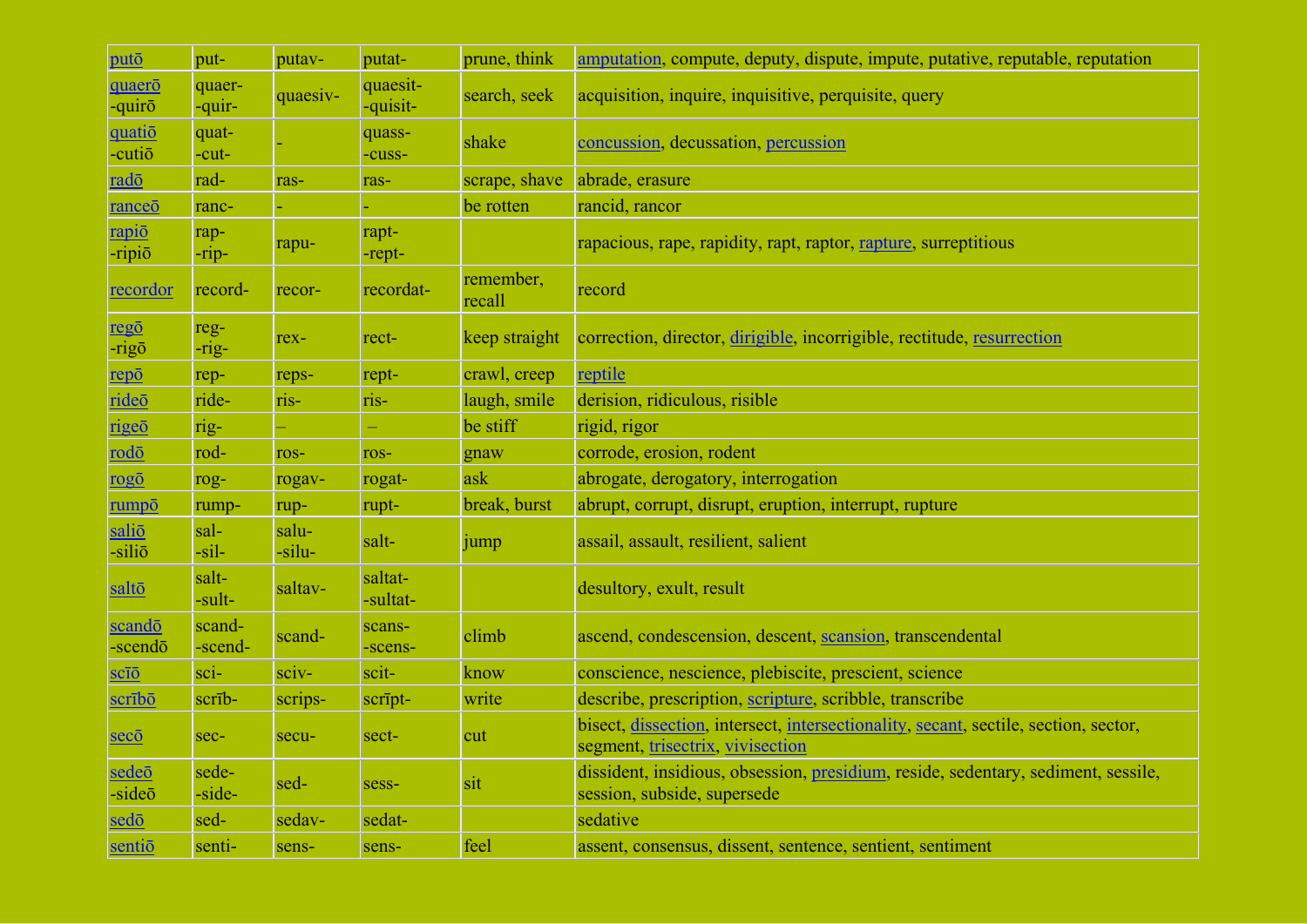| sequor                                | sequ-             | secut-sum         |                     | follow         | consecutive, persecute, prosecutive, sequence, sequent, subsequent                                                                                             |
|---------------------------------------|-------------------|-------------------|---------------------|----------------|----------------------------------------------------------------------------------------------------------------------------------------------------------------|
| serō                                  | ser-              | seru-             | sert-               |                | desert, insertion, series                                                                                                                                      |
| serpō                                 | serp-             | serps-            | serpt-              | crawl          | serpent                                                                                                                                                        |
| <u>serviō</u>                         | serv-             | serviv-           | servit-             | serve          | servile, servitude                                                                                                                                             |
| servō                                 | serv-             | servav-           | servat-             | save           | conservation, observant, preserve                                                                                                                              |
| sistō                                 | sist-             | stet-             | stat-               | cause to stand | consistent, insist, persist, subsist                                                                                                                           |
| solvō                                 | solv-             | solv-             | solut-              | loosen         | absolutive, absolve, dissolve, resolve, soluble, solution, solvent                                                                                             |
| sordeō                                | sord-             | sordu-            |                     | be dirty       | sordid                                                                                                                                                         |
| <u>speciō</u><br>-spiciō              | spec-<br>-spic-   | spex-             | spect-              | look           | aspect, conspicuous, inspector, introspection, respect, specimen, specious                                                                                     |
| spirō                                 | spir-             | spirav-           | spirat-             | breathe        | aspiration, inspire, respiration                                                                                                                               |
| splendeō                              | splend-           | splendu-          |                     |                | splendid, splendor                                                                                                                                             |
| squaleō                               | squal-            | squalu-           |                     |                | squalid, squalor                                                                                                                                               |
| statuō<br>-stituō                     | statu-<br>-stitu- | statu-<br>-stitu- | statut-<br>-stitut- |                | cause to stand constituent, destitute, institution, restitution, statuary                                                                                      |
| staurō                                | staur-            | staurav-          | staurat-            |                | instauration, restaurant, restoration                                                                                                                          |
| sternō                                | stern-            | strav-            | strat-              | spread, strew  | prostrate, stratum, substratum                                                                                                                                 |
| $\underline{\text{st}\bar{\text{o}}}$ | $st-$             | stet-             | stat-               | stand          | constant, distance, extant, instant, reinstatement, stable, stamen, stamina, staminal,<br>stance, stanchion, state, stationary, stative, stature, status, stet |
| string <sub>O</sub>                   | string-           | strinx-           | strict-             | squeeze        | astringent, restriction, stricture                                                                                                                             |
| struō                                 | stru-             | strux-            | struct-             |                | construe, destruction, instruct, instrumental, superstructure                                                                                                  |
| studeō                                | stud-             | studu-            |                     |                | student, studious                                                                                                                                              |
| stupeō                                | stup-             | stupu-            |                     | be stunned     | stupid, stupor                                                                                                                                                 |
| suadeō                                | suad-             | suas-             | suas-               |                | dissuade, persuasion                                                                                                                                           |
| sum                                   | $es-$             | fu-               | futur-              | be             | absent, adessive, antessive, essence, essential, essive, exessive, future, inessive,<br>present, subessive                                                     |
| sūmō                                  | sum-              | sumps-            | sumpt-              | take           | assume, consumption, presumptive, resume, subsume                                                                                                              |
| <u>suō</u>                            | $su-$             | $su-$             | $s\bar{u}t-$        | sew            | assument, suture                                                                                                                                               |
| <u>taceō</u>                          | tac-<br>-tic-     | tacu-             | tacit-              | keep silent    | reticent, tacit                                                                                                                                                |
| tangō<br>-tingō                       | tang-<br>-ting-   | tetig-<br>$-tig-$ | tact-               | touch          | contact, contingent, intact, integral, pertingent, tactile, tangent, tangible                                                                                  |
| tegō                                  | teg-              | tex-              | tect-               | cover          | detect, integument, protect                                                                                                                                    |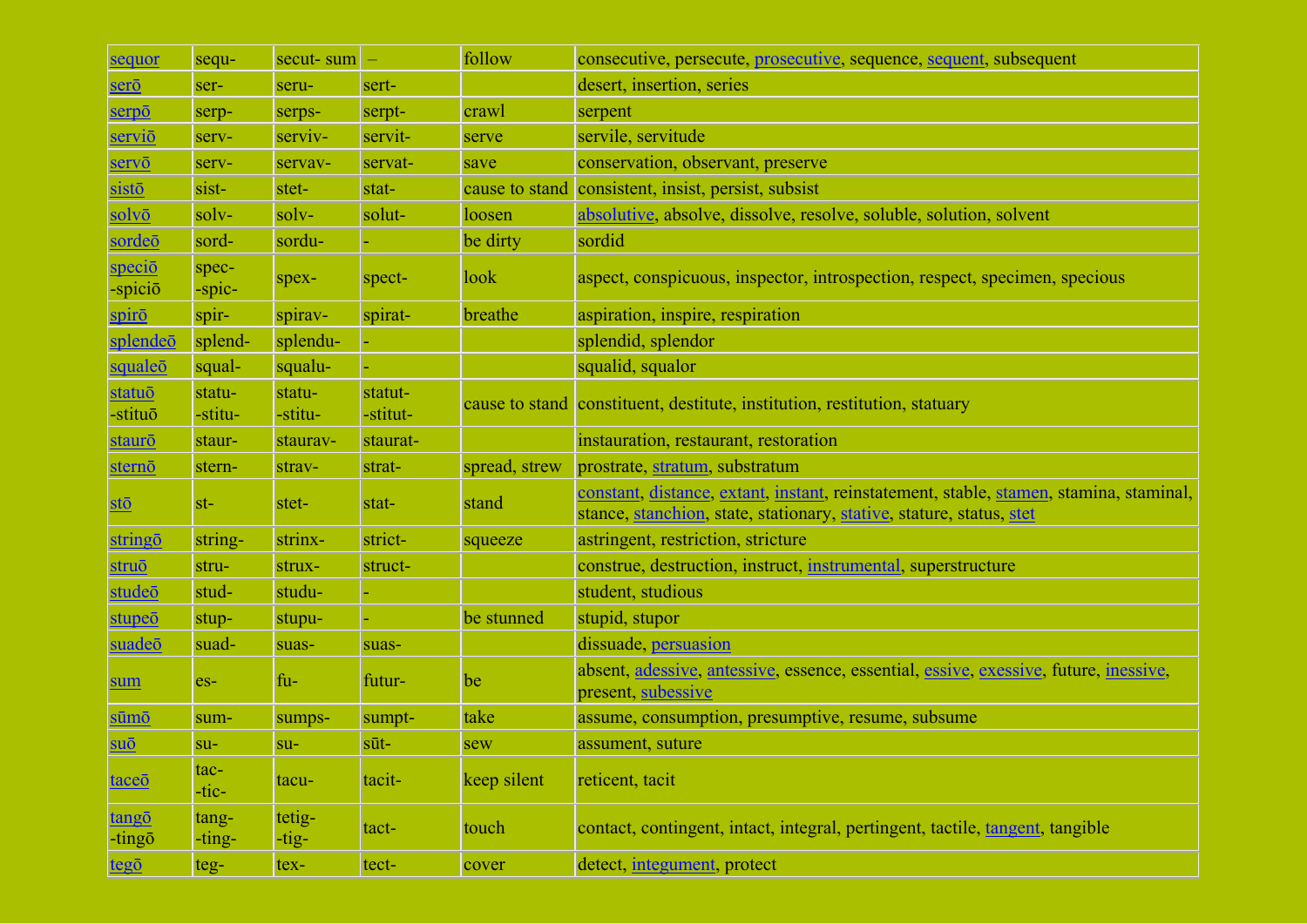| tendō                                 | tend-         | tetend-            | tens-        | stretch      | extend, intense, portend, tendency, tendentious, tension, tensure                                                                    |
|---------------------------------------|---------------|--------------------|--------------|--------------|--------------------------------------------------------------------------------------------------------------------------------------|
| teneō<br>-tineō                       | ten-<br>-tin- | tenu-<br>-tinu-    | tent-        | have, hold   | abstinence, content, continent, detention, discontent, maintain, malcontent, retain,<br>retinue, sustain, tenet, tenor               |
| tergeō                                | terg-         | ters-              | ters-        | wipe         | detergent, terse                                                                                                                     |
| terō                                  | ter-          | triv-              | trit-        | rub, wear    | attrition, contrite, detritivore, detritus                                                                                           |
| $text \{tex}$                         | tex-          | texu-              | text-        | weave        | context, pretext, subtext, textile, texture                                                                                          |
| time <sub>o</sub>                     | tim-          | timu-              |              | be afraid    | timidity, timorous                                                                                                                   |
| tinniō                                | tinn-         | tinniv-            | tinnit-      | ring         | tinnitus                                                                                                                             |
| torqueō                               | torqu-        | tors-              | tort-        | twist        | contort, extortion, torque, torture                                                                                                  |
| torreō                                | torr-         | torru-             | tost-        |              | torrent, torrid                                                                                                                      |
| trahō                                 | trah-         | trax-              | tract-       | drag, draw   | abstract, detract, distract, extract, protractor, retract, subtrahend, traction                                                      |
| tueor                                 | tu-           | tut-, tuit-        |              |              | intuitive, tuition, tutelage, tutor                                                                                                  |
| tumeō                                 | tum-          | tumu-              |              | be swollen   | tumescent, tumid, tumor                                                                                                              |
| turgeō                                | turg-         |                    |              |              | turgid                                                                                                                               |
| umeō                                  | um-           |                    |              | be moist     | humidity                                                                                                                             |
| $\overline{\text{ur\"o}}$             | $ur-$         | uss-               | ust-         | burn         | adustion, urn                                                                                                                        |
| utor                                  | ut-           | $us-$              |              | use          | use, usufruct, usure, usurp, usury, utility                                                                                          |
| vacō                                  | vac-          | vacav-             | vacat-       | be empty     | vacant, vacation                                                                                                                     |
| vadō                                  | vad-          | vas-               | vas-         | go           | evade, invasion, pervasive                                                                                                           |
| valeō                                 | val-          | valu-              | valit-       | be strong    | ambivalent, prevalent, valence, valid, valor                                                                                         |
| vehō                                  | veh-          | vex-               | vect-        | carry        | convection, convex, inveigh, vector, vehicle                                                                                         |
| vellō                                 | vell-         | vuls-              | vuls-        |              | convulse, revulsion                                                                                                                  |
| venio                                 | ven-          | ven-               | vent-        | come         | advent, adventist, adventure, contravene, convene, convent, convention, eventual,<br>intervention, prevention, provenience, venture  |
| <u>vertō</u>                          | vert-         | vert-              | vers-        | turn         | adverse, averse, controversy, convertible, extrovert, incontrovertible, inversion,<br>reverse, revert, subversive, versicle, version |
| videō                                 | vidē-         | vid-               | $V\bar{1}S-$ | see          | evidence, improvise, invisible, provident, proviso, video, visage, vision, visor,<br>televise, advice,                               |
| vidō                                  | vid-          | $vis-$             | vis-         |              | dividend, individual, divisor                                                                                                        |
| vincō                                 | vinc-         | $\overline{vic}$ - | vict-        | conquer, win | convince, eviction, victory                                                                                                          |
| $\dot{\mathbf{V}}$ $\dot{\mathbf{V}}$ | viv-          | vix-               | vict-        | live         | revive, survivor, victim, vivacity, vivid                                                                                            |
| $vocō$                                | voc-          | vocav-             | vocat-       | call         | convocation, provocative                                                                                                             |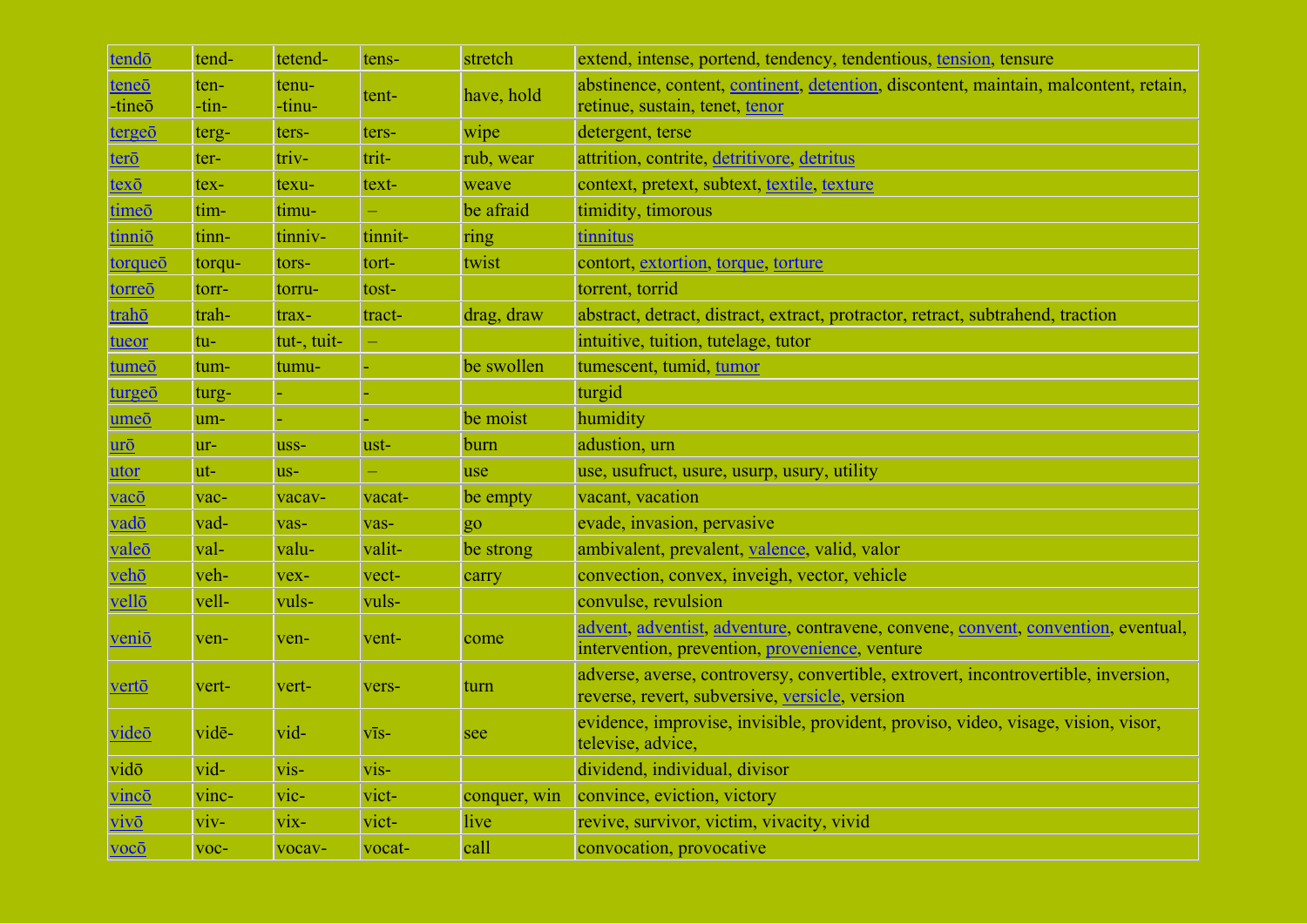| volō  | vol-                      | volav-  | volat-                  | fly        | volatile                                    |
|-------|---------------------------|---------|-------------------------|------------|---------------------------------------------|
| volō  | vell-                     | volu-   |                         | wish       | benevolent, malevolent, volition, voluntary |
| volvō | $\vert \text{volv} \vert$ | $volv-$ | volūt-                  | roll       | convolution, evolve, revolution             |
| vorō  | VOI <sup>-</sup>          | vorav-  | vorat-                  | swallow    | carnivore, devour, voracious                |
| voveō | $VOV-$                    | $VOV-$  | $\overline{\text{vot}}$ | <b>VOW</b> | devotion, votive                            |

## **Prepositions and other words used to form compound words**

| Latin prepositions and other words |                          |                                |  |  |  |
|------------------------------------|--------------------------|--------------------------------|--|--|--|
| Word                               | <b>Meaning</b>           | <b>Prefixes</b>                |  |  |  |
| $\overline{a}$ , ab                | away from                | $ab$ -, $a$ -, $abs$ -, $as$ - |  |  |  |
| ad                                 | to, toward               | ad-, a-, ac-, af-, ag-, ar-    |  |  |  |
| aequus                             | equal                    | equi-                          |  |  |  |
| ambo                               | both                     | ambi-, amb-                    |  |  |  |
| ante                               | before                   | ante-, anti-                   |  |  |  |
| bis                                | twice                    | bi-, bis-                      |  |  |  |
| circum                             | around                   | circum-                        |  |  |  |
| cis                                | this side of             | $cis$ -                        |  |  |  |
| contrā                             | against, opposite to     | contra-, contro-               |  |  |  |
| cum                                | together, with           | con-, co-, col-, com-, cor-    |  |  |  |
| dē                                 | down from                | de-                            |  |  |  |
| dexter                             | right, to the right hand | dextro-                        |  |  |  |
| dis-                               | apart                    | dis-, di-, dif-, dir-          |  |  |  |
| $ex, \bar{e}$                      | from, out of             | $ex-, e-, ef-$                 |  |  |  |
| extrā                              | outside                  | extra-                         |  |  |  |
| 1n                                 | in, into                 | in-, il-, im-, ir-             |  |  |  |
| <b>infra</b>                       | below                    | infra-                         |  |  |  |
| inter                              | among, between           | inter-, intel-                 |  |  |  |